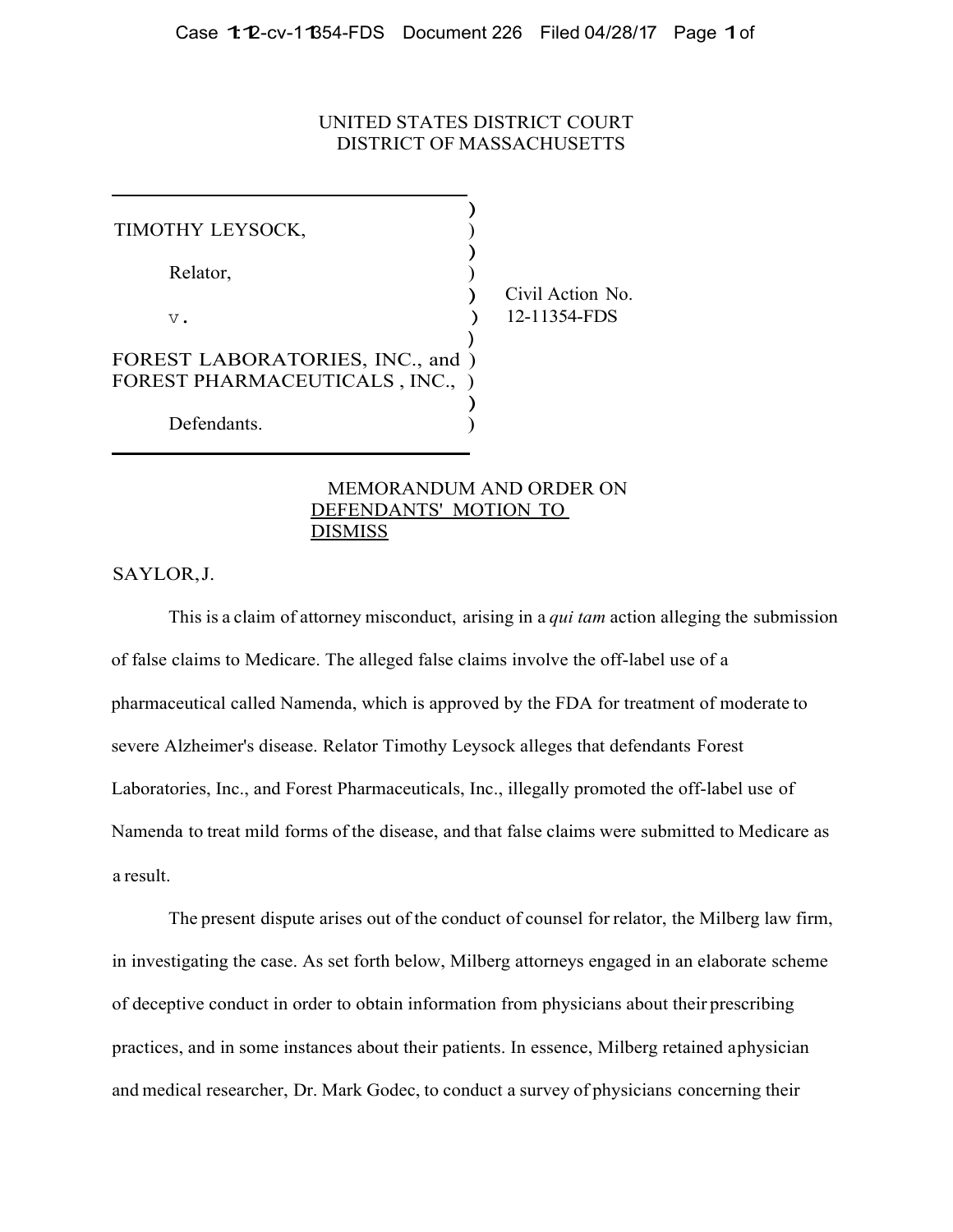# Case 1:12-cv-11354-FDS Document 226 Filed 04/28/17 Page 2of

prescription of Namenda to Medicare patients. In order to obtain the cooperation of the physicians, Dr. Godec falsely represented that he was conducting a medical research study. Dr. Godec, at Milberg's direction, conducted two internet-based surveys as well as follow-up telephone interviews. Among other things, the physicians were induced to provide patient medical charts and other confidential medical information to Dr. Godec. Information derived from those surveys was then set out in the Second Amended Complaint in this action, and was relied on by the Court in denying defendant's motion to dismiss in 2014.

Defendants have now moved to dismiss the Second Amended Complaint as a sanction for alleged violations of attorney ethical rules. For the reasons stated below, that motion will be granted.

#### I. Background

## A. Procedural Background

## 1. The Parties

Forest Laboratories, Inc., and its wholly owned subsidiary, Forest Pharmaceuticals, Inc., are pharmaceutical companies. (2d Am. Comp!. ffl[ 15, 16). (The two companies will be referred to as a single entity for the sake of convenience.) Forest produces and sells a drug called Namenda, which has been approved by the Food and Drug Administration ("FDA") to treat moderate to severe Alzheimer's disease. *(Id.* 'I[ 1).

Timothy Leysock is a resident of Florida. *(Id.* '1[ 14). From August 1996 until May 2012, he was employed by Forest as a sales representative. *(Id.).* His sales territory covered the counties of Palm Beach, Indian River, Martin, St. Lucie, and Okeechobee in Florida. *(Id.).*

# 2. The Complaints

Leysock, as relator, filed the original complaint in this action under seal on July 24, 2012.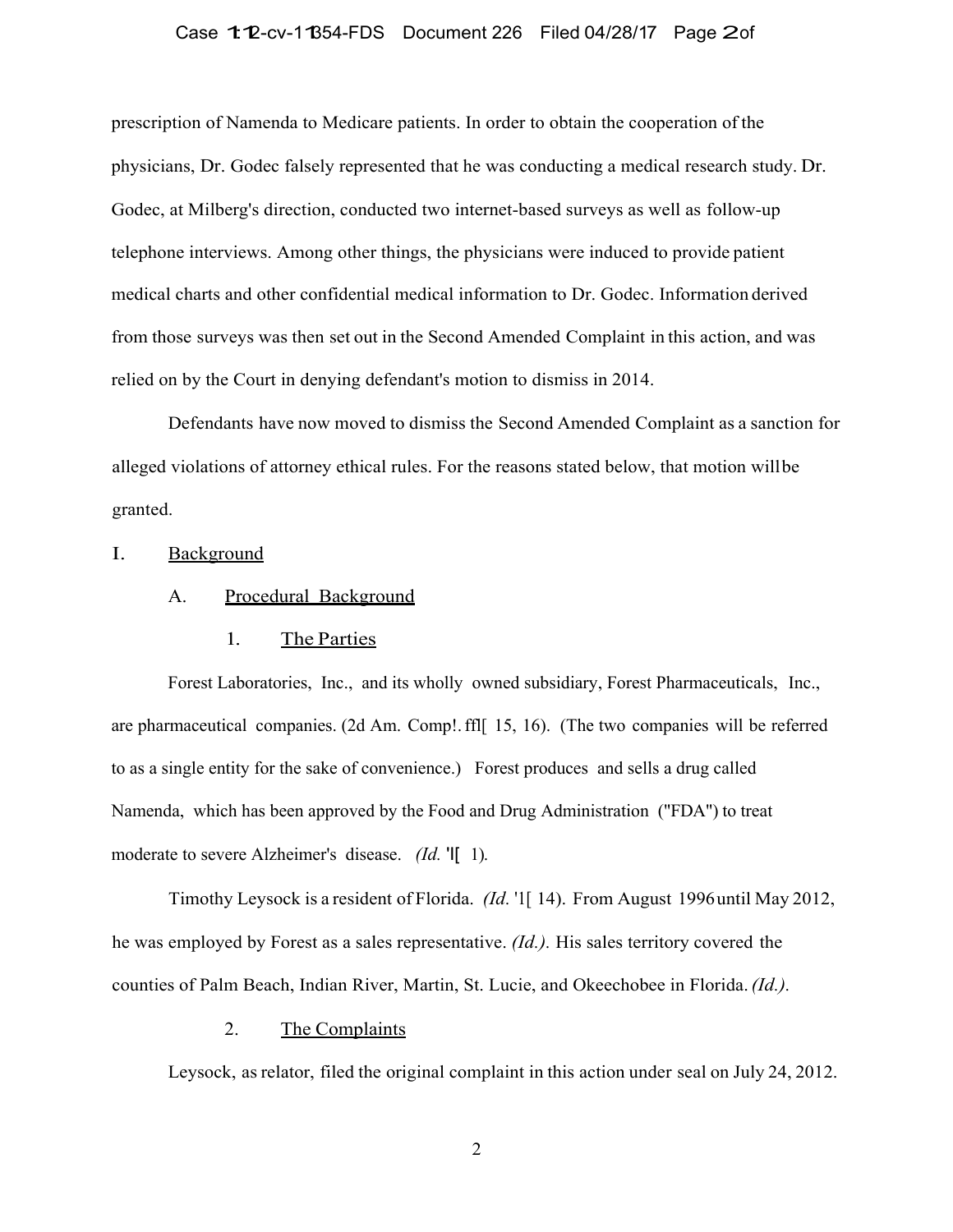### Case 1:12-cv-11354-FDS Document 226 Filed 04/28/17 Page 3of

That complaint alleged that Forest was promoting the off-label use of two drugs-Savella and Bystolio---and paying physicians kickbacks for prescribing those drugs, all in violation of the False Claims Act, 31 U.S.C. § 3729 *et seq.* (Compl. '1[ 1-4, 12, 61). On October 2, 2012, Leysock amended the complaint to include more specific factual allegations concerning Forest's off-label promotion practices, and to add a reference to Namenda. (1st Am. Compl. 'l['l[ 75-78).

On April 16, 2014, the United States declined to intervene. On April 30, 2014, the Court unsealed the case. The same day, Leysock filed a Second Amended Complaint. The Second Amended Complaint focused only on the off-label promotion of Namenda; it did not allege wrongdoing as to Savella or Bystolic. Inaddition to factual allegations concerning improper offlabel promotion by Forest, it also alleged certain specific instances of physicians prescribing Namenda for off-label use to Medicare patients. (2d Am. Compl. 'l['l[ 86-202).

Inparticular, the Second Amended Complaint detailed the practices of eight physicians who, allegedly, regularly prescribe Namenda for mild Alzheimer's disease in reliance on the offlabel promotion by representatives of Forest. *(Id.* 'I['l] 89-156). Those eight physicians were identified by name and address. *(Id.).* The complaint also identified eight patients, one for each physician; although it did not identify the patients by name, it included detailed patient information, such as age, height, weight, dates of visits, diagnosis, treatment plan, and prescriptions. *(Id.).* Itthen identified 24 additional physicians, including their names and addresses, and what purported to be information about their Namenda prescribing practices. *(Id.*  '1['1[ 157-202). Finally, it referred to "a nationwide survey'' of physicians in which "approximately 60% stated they wrote off-label prescriptions of Namenda and did so in reliance on Forest's offlabel promotion of the drug." *(Id.* 'l['l] 203-04).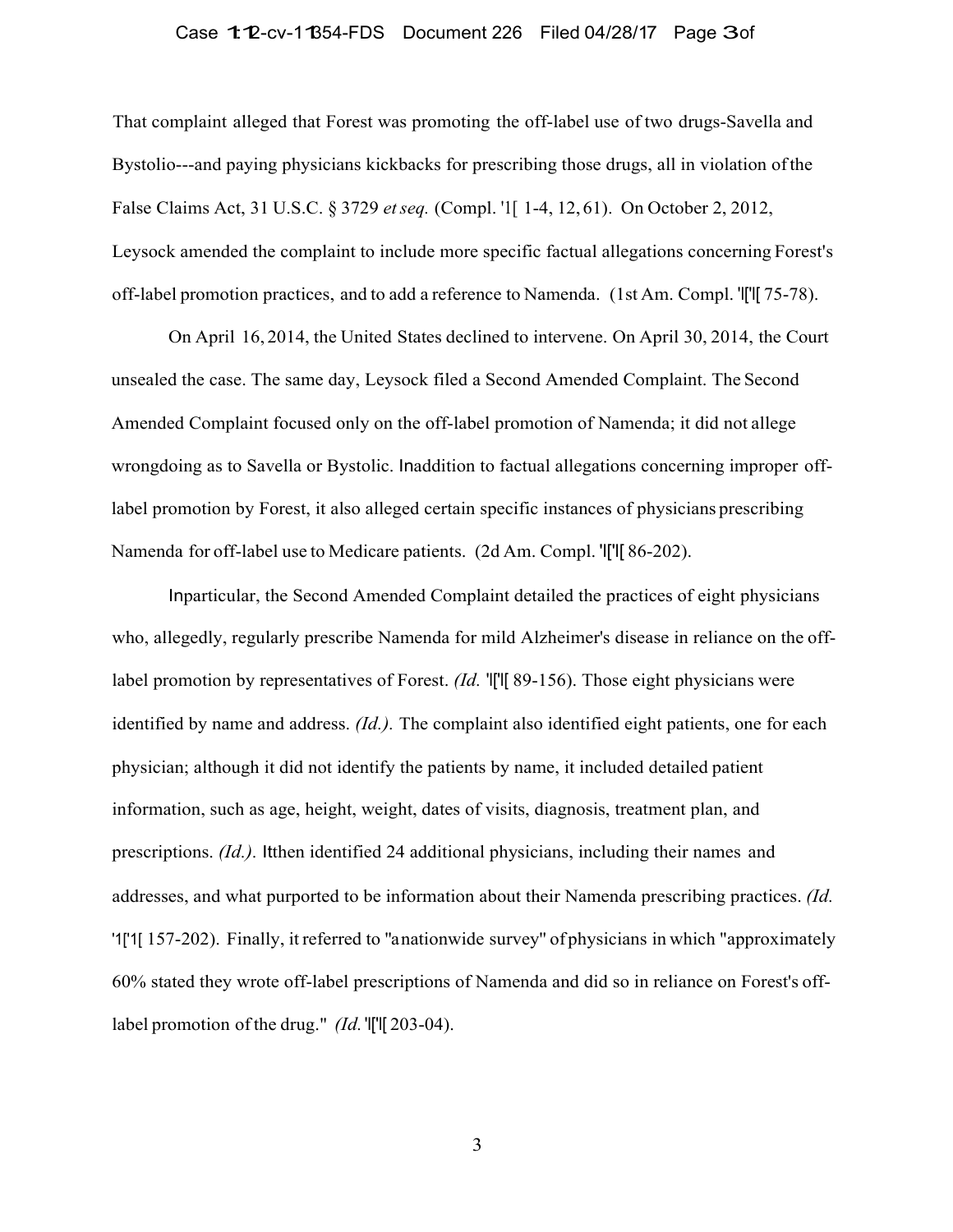## 3. Defendants' Motion to Dismiss

On June 20, 2014, Forest moved to dismiss the Second Amended Complaint for failure to state a claim upon which relief can be granted. That motion was granted as to relator's conspiracy claim, but otherwise denied. Indenying the motion as to the substantive FCA claims, the Court specifically relied on the complaint's detailed allegations concerning the practices of the eight physicians identified who prescribed Namenda for off-label use. *See United States ex rel. Leysock v. Forest Lab., Inc., 55* F. Supp. 3d 210, 218-19 (D. Mass. 2014). Among other things, the Court held that those detailed allegations were sufficient to satisfy the heightened pleading requirements of Fed. R. Civ. P. 9(b). *Id.* at 219.

## 4. Defendants' Motion to Compel

On February 8, 2016, Forest moved to compel the disclosure of information and documents underlying those factual allegations. Forest had learned that those allegations were all derived from a survey conducted by Dr. Mark Godec, who had apparently been retained by relator's counsel as an investigator. (Def. Mem. in Supp. of Mot. to Compel at 6). Relator had, apparently, not mentioned Dr. Godec in his initial disclosures. He had also refused to provide discovery related to Dr. Godec's study on the ground that it was protected by the attorney workproduct doctrine. *(Id.* at 6-7). Forest requested leave to seek third-party discovery from Dr. Godec, and moved to compel the production of all information and documents underlying the factual allegations in the Second Amended Complaint. *(Id.* at 2).

Inopposing that motion, relator continued to contend that the factual investigation underpinning the Second Amended Complaint was protected by the attorney work-product doctrine. Among other things, he stated that Dr. Godec

was retained to assist counsel's investigation in anticipation of the filing of the SAC.. . . Dr. Godec, at Relator's counsel's direction and under Relator's counsel's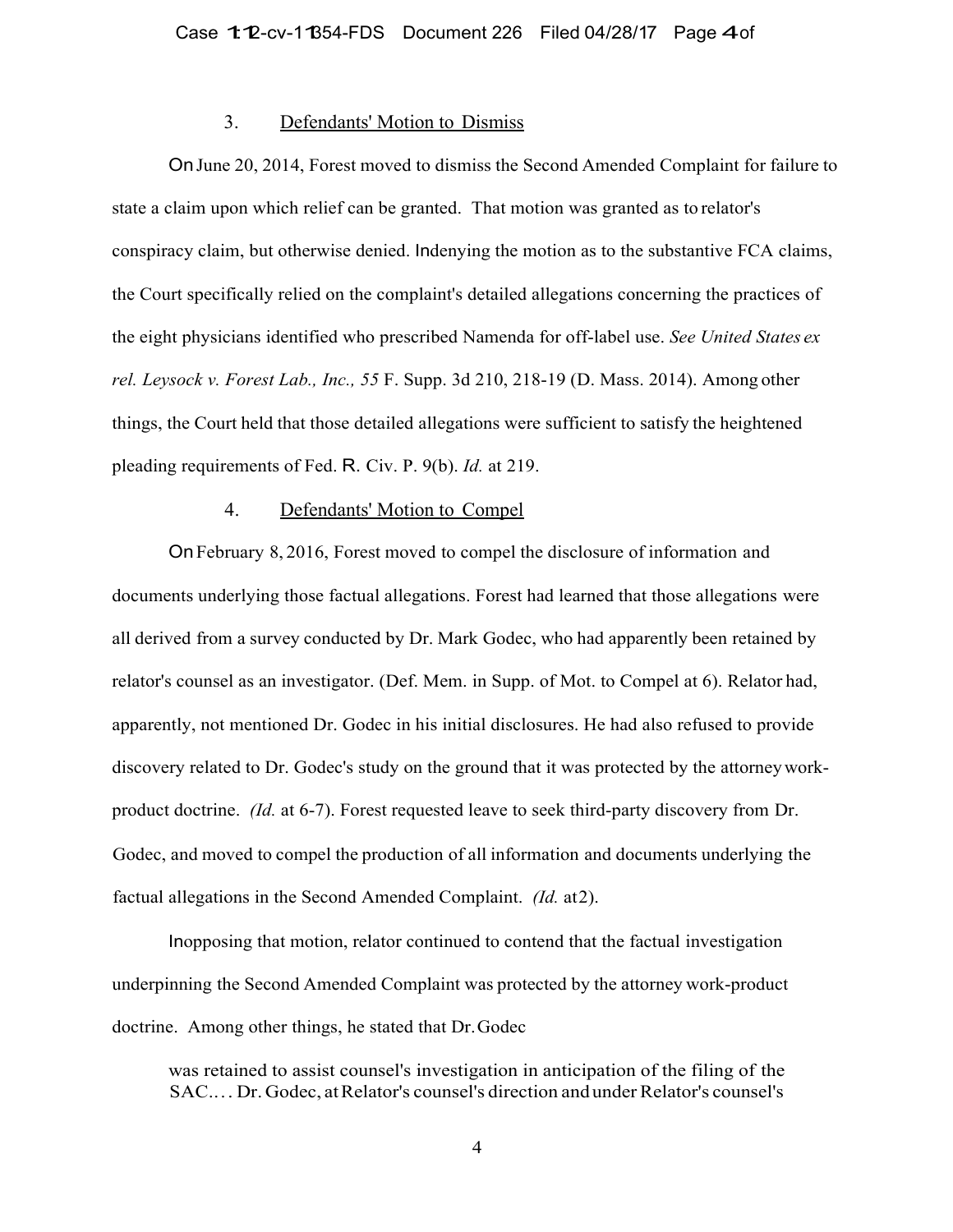## Case 1:12-cv-11354-FDS Document 226 Filed 04/28/17 Page 5of

supervision, conducted interviews of some physicians to whom Defendants had marketed Namenda. During those interviews, Dr. Godec asked questions prepared by, and under the supervision of, Relator's counsel. Dr. Godec took notes based on the interviews and disclosed the contents of the interviews to Relator's counsel.

(Pl. Mem. in Opp. to Mot. to Compel at 3-4).

At the hearing on the motion to compel, relator agreed to produce the information and documents relating to Dr. Godec's research, and Dr. Godec was ultimately deposed.

# 5. Defendants' Second Motion to Dismiss

On October 7, 2016, Forest moved to dismiss the Second Amended Complaint as a sanction for unethical conduct of counsel, based on the information provided by relator and the deposition of Dr. Godec. $<sup>1</sup>$ </sup>

## B. Factual Background

Dr. Mark Godec is a physician licensed in Maryland and Virginia. (Godec Dep. at 317). He is also a former researcher at the National Institutes of Health. *(Id.* at 312).

In September 2013, the Milberg law firm retained Dr. Godec to investigate Forest's offlabel marketing and sales of Namenda. *(Id.* at 16). The investigation was conducted under the direction of attorneys at Milberg. *(Id.* at 44). The attorneys at Milberg, not Dr. Godec, developed the objectives for the investigation. *(Id.* at 42-43, 81-82).<sup>2</sup> During the investigation, Dr. Godec spoke to attorneys at Milberg on a daily basis. *(Id.* at 36).

Dr. Godec enlisted a company called Charter Oak Field Services to assist him in the investigation. *(Id.* at 66). Charter Oak is a marketing research and consulting agency that

 $1$  On November 9, 2016, relator cross-moved to impose sanctions on Forest as a result of its alleged failure to disclose e-mails from the period 2008-2013, which are stored ina database called Source One.

<sup>&</sup>lt;sup>2</sup> According to Dr. Godec, he did not know prior to April 2016 that the objective of his work was to develop information for litigation. (Godec Dep. at 17-19, 49-50).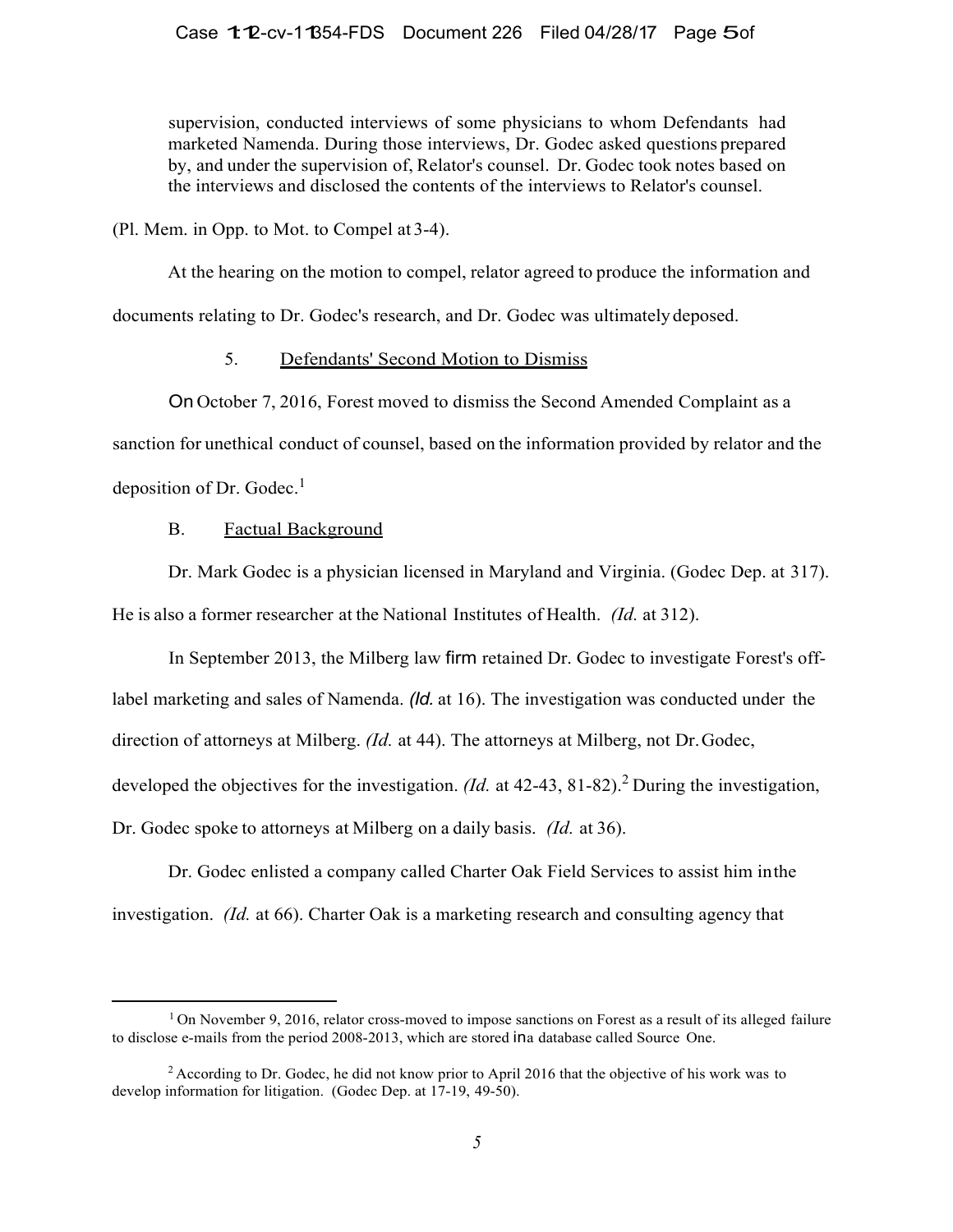### Case 1:12-cv-11354-FDS Document 226 Filed 04/28/17 Page 6of

conducts and facilitates market research in the healthcare industry. *(Id.;* Hancock Deel. 'If 1). Among other things, Charter Oak has a proprietary database of physicians, which was a necessary and important component of the survey. (Hancock Deel. 'If 1; *see* Godec Dep. at 66-67, 87).

Dr. Godec told Charter Oak that ''we were interested in conducting a survey of physicians nationwide regarding Namenda." (Godec Dep. at 71). When speaking to representatives of Charter Oak, he referred to the work as a "study'' or as "research." *(Id.* at 82, 83). He did not disclose to Charter Oak that he had been retained by a law firm. (Hancock Deel. <sup>'If</sup> 3; Godec Dep. at  $71-72$ ).<sup>3</sup> He did not disclose that the information he intended to collect was to be used in a lawsuit, rather than for medical research purposes. (Hancock Deel. 'If 3).

Charter Oak helped create online surveys, solicit physician participation in those surveys, collect the survey results, and schedule follow-up telephone interviews with physicians. (Hancock Deel. 'If 2; Godec Dep. at 66-67). Attorneys at Milberg, however, designed the surveys and prepared the first drafts. (Godec Dep. at 94-95). Although attorneys were intimately involved in designing the survey, no attorney ever communicated directly with anyone at Charter Oak. *(Id.* at 72-73, 81-82).

Charter Oak believed that Dr. Godec was conducting surveys to support his own clinical practice or medical research. (Hancock Deel. 'If 3). It would not have agreed to facilitate the surveys had it known that the results would not be kept anonymous and aggregated, or would not be used for research purposes. *(Id.* 'If 5). Likewise, it would not have done so if it had known Dr. Godec had been retained by a law firm and that the information he collected was to be used in a

<sup>&</sup>lt;sup>3</sup> Dr. Godec advised Charter Oak at various points that he was having conferences with his "associates" before making decisions as to the "study." (Godec Dep. at 78, 87-88). The "associates" were, in fact, attorneys at Milberg. *(Id.).*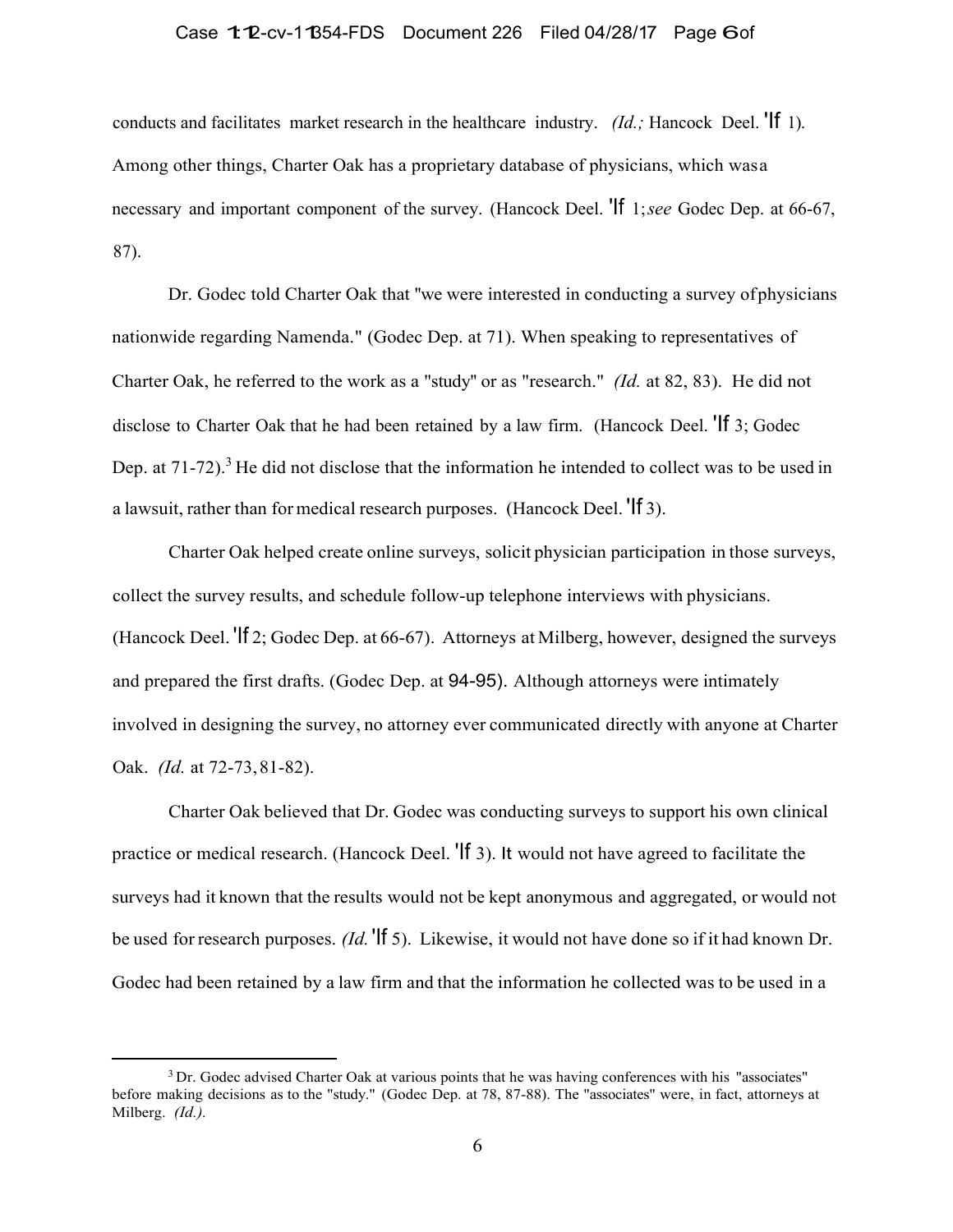lawsuit. *(Id.* **'If** 6).

Charter Oak sent invitations to physicians soliciting their participation in the online surveys. (Godec Dep. at 96; Hancock Deel. 'If 4). The invitations stated that the survey was a "market research dementia study'' and asked physicians to complete "a brief survey regarding Dementia and your treatment practices." (Def. Ex. 13, 14; Hancock Deel. 'If 4). The invitation stated: "As always, we value your privacy. All responses will be anonymous and aggregated. The data collected will only be used for research purposes." (Def. Exs. 13, 14).  ${}^{4}$ Dr. Godec approved the invitation before it was sent out. (Hancock Deel. 'If 4).

At Milberg's direction, Dr. Godec conducted the first online survey in October and November 2013. (Godec Dep. at 33). Milberg attorneys decided how the survey was going to be conducted and helped draft the survey questions. *(Id.* at 94-95, 173).

The first survey asked physicians generally about their off-label use of Namenda, as well Forest's promotion of such uses. *(Id.* at 173). Every physician who completed the survey and agreed to participate was paid an "honorarium" of \$35. *(Id.* at 113-14).

Dr. Godec provided the results of the online surveys to attorneys at Milberg. *(Id.* at 45- 46). He followed up with telephone interviews of the 40 physicians who completed the first survey and who indicated a willingness to be interviewed. *(Id.* at 105-06, 118-21, 285-86). He worked from a script that he had prepared and that had been approved by attorneys at Milberg. *(Id.* at 97-98, 124-25; Def. Ex. 15). Charter Oak contacted the physicians to set up the interviews. (Godec Dep. at 99-100). Inthe interviews, Dr. Godec referred to the survey as a "Charter Oak" survey. *(Id.* at 102-03, 122).

<sup>&</sup>lt;sup>4</sup> The language in the invitation concerning physician and patient privacy was in keeping with the usual practice of Charter Oak. (Hancock Deel. '114).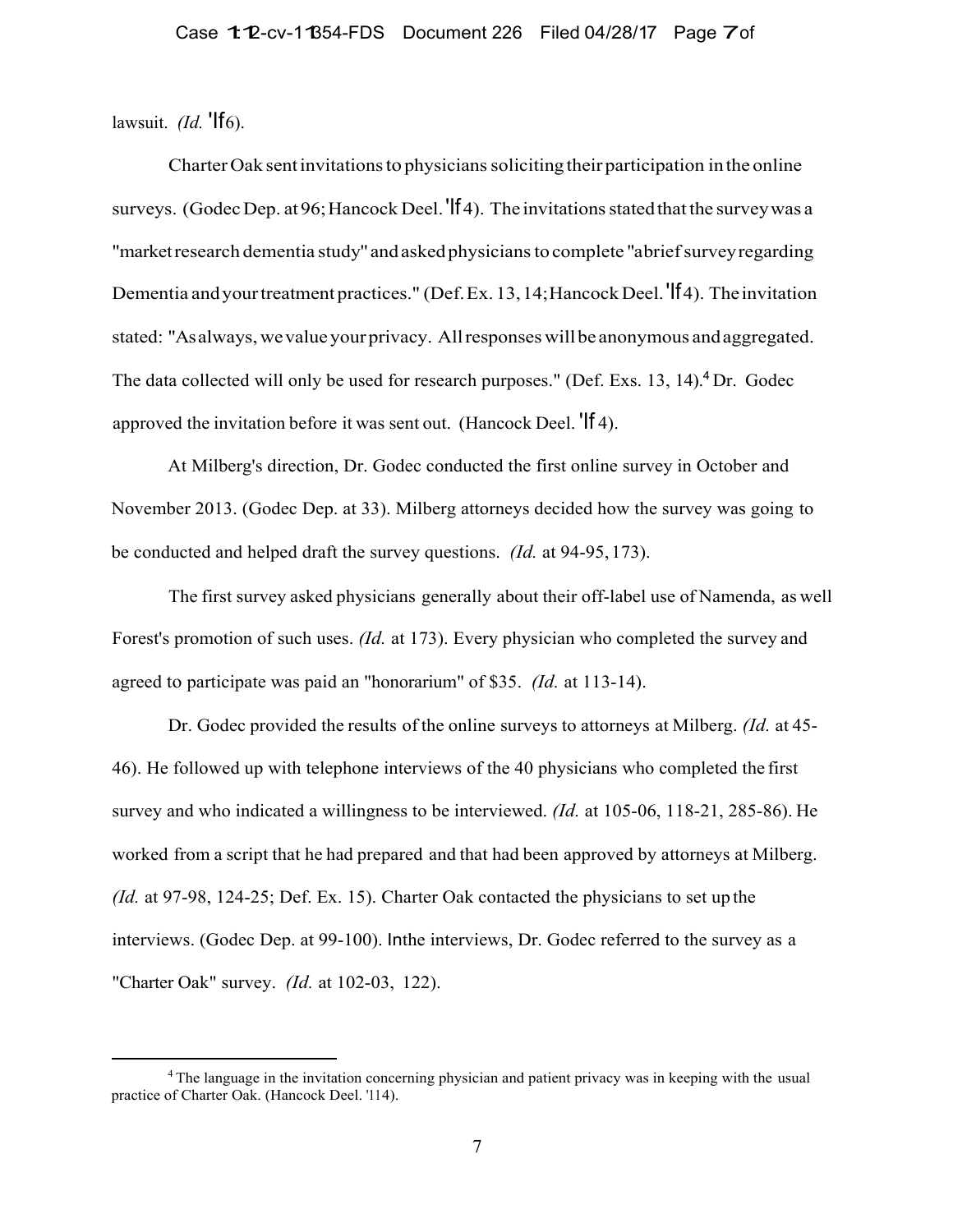### Case 1:12-cv-11354-FDS Document 226 Filed 04/28/17 Page 8of

During the telephone interviews, Dr. Godec told the physicians that ''we are studying drugs to treat patients with dementia." *(Id.* at 138-39).<sup>5</sup> Among other things, he asked the physicians whether they had used Namenda to treat patients with mild Alzheimer's disease, and, if so, whether they relied on information received from Forest, or one of its representatives, when they did so. *(Id.* at 141, 145; Def. Ex. 15). Dr. Godec also asked about the "marketing channel(s)" by which the physicians received information about Namenda from Forest, as well as the particular communications about Namenda they had received from Forest. (Godec Dep. at 205; Def. Ex. 15).

Dr. Godec provided the results of those interviews, which were in the form of handwritten notes, to attorneys at Milberg. (Godec Dep. at 45-46).

Physicians who provided "appropriate answers" to the interview questions were then invited to participate in a patient "chart review." *(Id.* at 221-23, 240).<sup>6</sup> Specifically, Dr. Godec solicited the charts of patients with mild Alzheimer's disease who had been treated with Namenda. *(Id.* at 224). Among other things, the written solicitation stated that "[f]or this study, we need a chart from a Medicare patient . . . ." (Def. Ex. 17).

Dr. Godec told the physicians that "patient information needed to be removed from the chart," or that "[e]ach chart must be prepared to protect the patient's identity (name, Social Security number, identifying information removed)." (Godec Dep. at 224, 242, 247). However, at least some physicians were explicitly told that it was "OK to leave date of birth" on the charts. (Def. Ex. 17, 18, 19). Physicians who agreed to provide patient charts were paid a \$250

<sup>&#</sup>x27;Dr. Godec used the plural term "drugs" on multiple occasions, implying that drugs other than Namenda were part of the research study.

<sup>6</sup> A "chart review'' is a review of a patient's medical records, typically for medical treatment or medical research purposes. *(See* Godec Dep. at 38).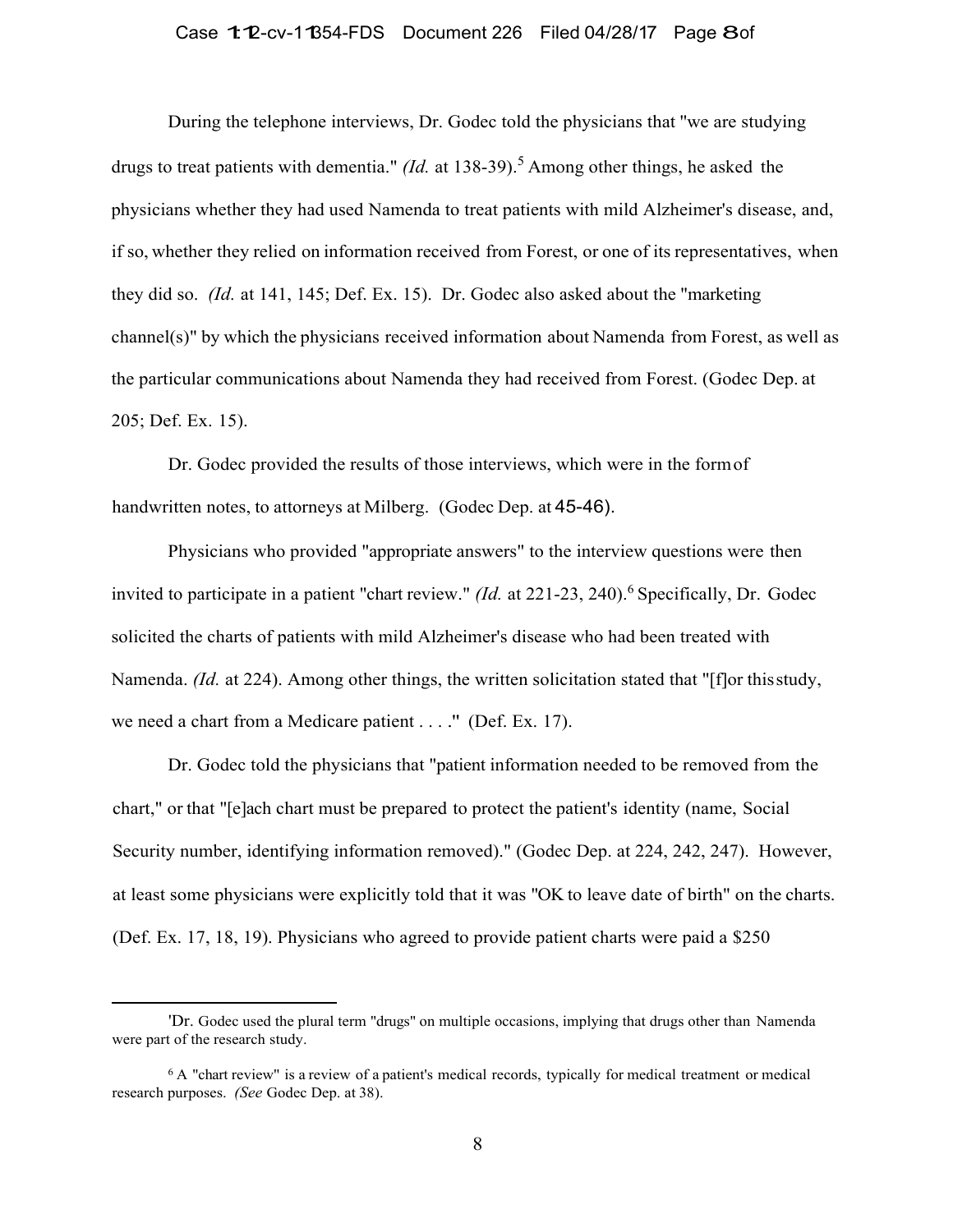# Case 1:12-cv-11354-FDS Document 226 Filed 04/28/17 Page 9of

"honorarium" for the first chart and a \$150 "honorarium" for a second chart, if a second chart were requested. (Godec Dep. at 224, 240).

The patient charts were sent directly to Dr. Godec, who then reviewed them. (Godec Dep. at 65, 267). He then passed them on to attorneys at Milberg. *(Id.* at 45, 65-66, 267).<sup>7</sup> On occasion, he would ask a physician for additional chart information. (Def. Ex. 24).

At some point, attorneys at Milberg decided to conduct a second survey. (Godec Dep. at 110-12). The second survey focused more specifically on the off-label use of Namenda to treat mild Alzheimer's disease. *(Id.* at 173). That survey was also designed by attorneys at Milberg. *(Id.* at 179-80). The second survey was conducted between January and March 2014. *(Id.* at  $33)$ .<sup>8</sup>

Dr. Godec never told any of the physicians that the information they provided might be publicly disclosed. *(Id.* at 249, 268). Several-although not all- physicians were told that all of the information they provided would be kept "strictly confidential." *(Id.* at 245-46, 254). At least two, Dr. Yim H. Chan (a board-certified psychiatrist) and Mouhannad Azzouz (a boardcertified neurologist), submitted affidavits stating that they never would have provided patient charts to Dr. Godec if they had known how the charts were going to be used. (Def. Exs. 25, 26).

Dr. Godec never told any of the physicians that he was working on behalf of a law firm. (Godec Dep. at 60, 204, 249-50). Inhis words, "we characterized this as a study to them." *(Id.* at 61-62). He specifically represented that he was "studying drugs to treat patients with dementia," and that it included drugs other than Namenda. *(Id.* at 64).

 $<sup>7</sup>$  At some point, Milberg attorneys apparently provided patient charts to representatives of the U.S.</sup> Attorney's Office and the Department of Justice.

<sup>&</sup>lt;sup>8</sup> There was a third survey of physicians, conducted with a different vendor named Olson Research, in the period May to August 2015. (Godec Dep. at 92-94). Apparently, none of the information obtained from that survey was used in the preparation of the Second Amended Complaint. *(Id.* at 94).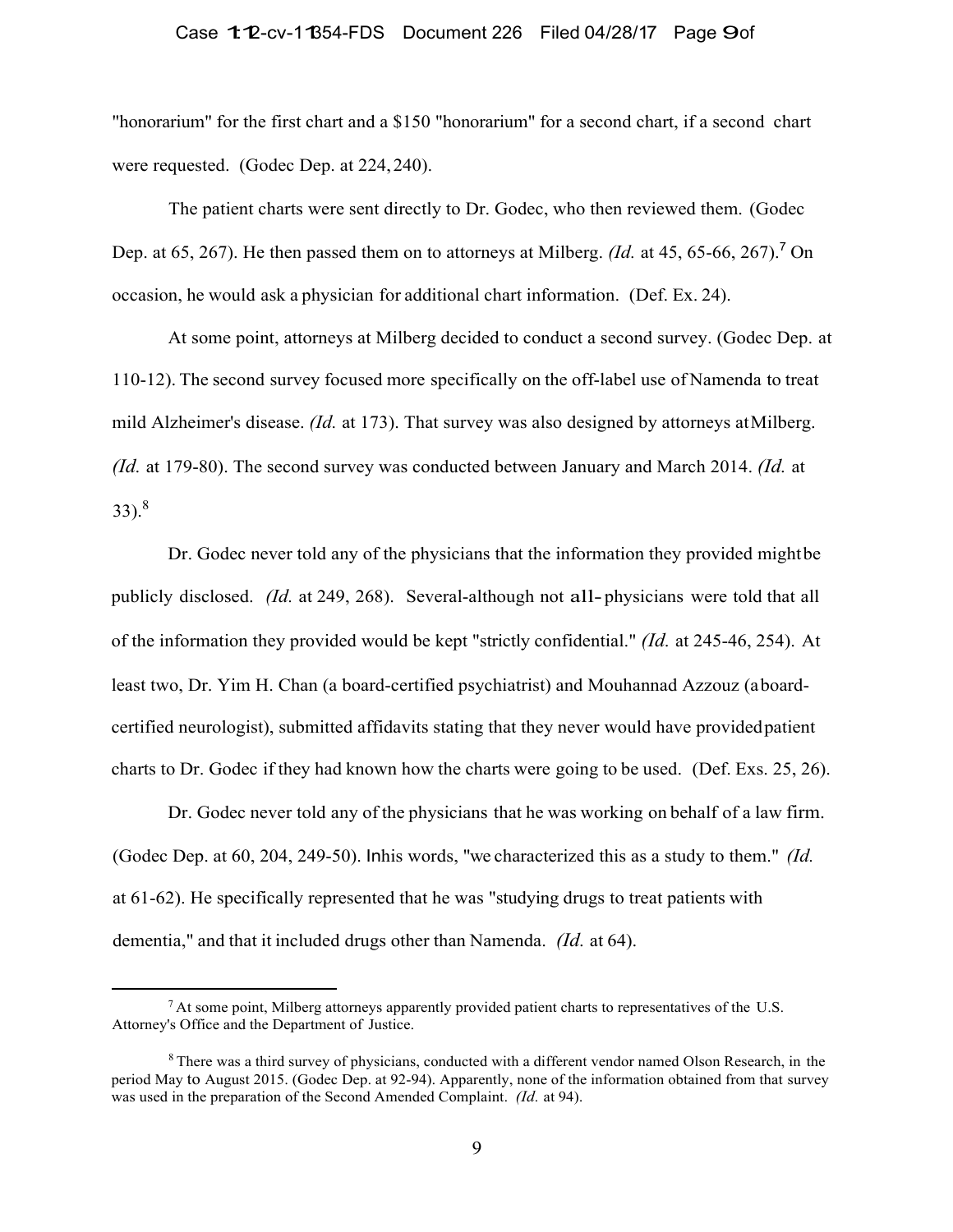### Case 1:12-cv-11354-FDS Document 226 Filed 04/28/17 Page 10 of 27

Dr. Godec concealed the purpose of the study from the physicians in the hopes of eliciting "honest and truthful" answers about their experiences with Namenda. *(Id.* at 60, 271). Presumably, every physician who cooperated with Dr. Godec believed or understood that the purpose of the study was medical or scientific research.<sup>9</sup>

As noted, 36 physicians who provided information were named in the Second Amended Complaint, along with what purports to be a description of their prescribing practices (although at least some of the physicians deny that the information is accurate). Eight patients are identified in the same complaint, although not by name, with information (such as dates and amounts of prescriptions) that is clearly taken from their medical charts.

# II. Analysis

# A. Whether the Attorneys Violated the Rules of Professional Conduct

# 1. The Relevant Professional Rules

Subject to certain specific exceptions not relevant here, attorneys practicing in the District of Massachusetts must comply with the Massachusetts Rules of Professional Conduct as adopted by the Supreme Judicial Court. *See LR*, D. Mass. 83.6.1.<sup>10</sup> The Massachusetts Rules of Professional Conduct, which are modeled on the American Bar Association model rules, set forth the ethical requirements that must be followed by all lawyers practicing in the Commonwealth. *See generally* Mass. S.J.C. Rule 3:07. Lawyers may not avoid the rules by hiring others to perform prohibited acts, and are responsible for the wrongful acts of those that

<sup>&</sup>lt;sup>9</sup> At least one physician that Dr. Godec had interviewed later sent him a fax stating, "I feel like I was misled in the questioning of the study."(Godec Dep. at 225; Def. Ex. 28). She also advised him that although she had used Namenda for mild Alzheimer's patients, it was not due to the promotional activities of Forest representatives. *(Id.).*

 $10$  Although Dr. Godec is licensed in Maryland and Virginia, and the attorneys at Milberg are licensed in New York, California, and other states, the conduct in question occurred in the course of litigating a case pending in the District of Massachusetts. The applicable ethical rules, at least as to whether there should be a case-related sanction, are those of the District of Massachusetts.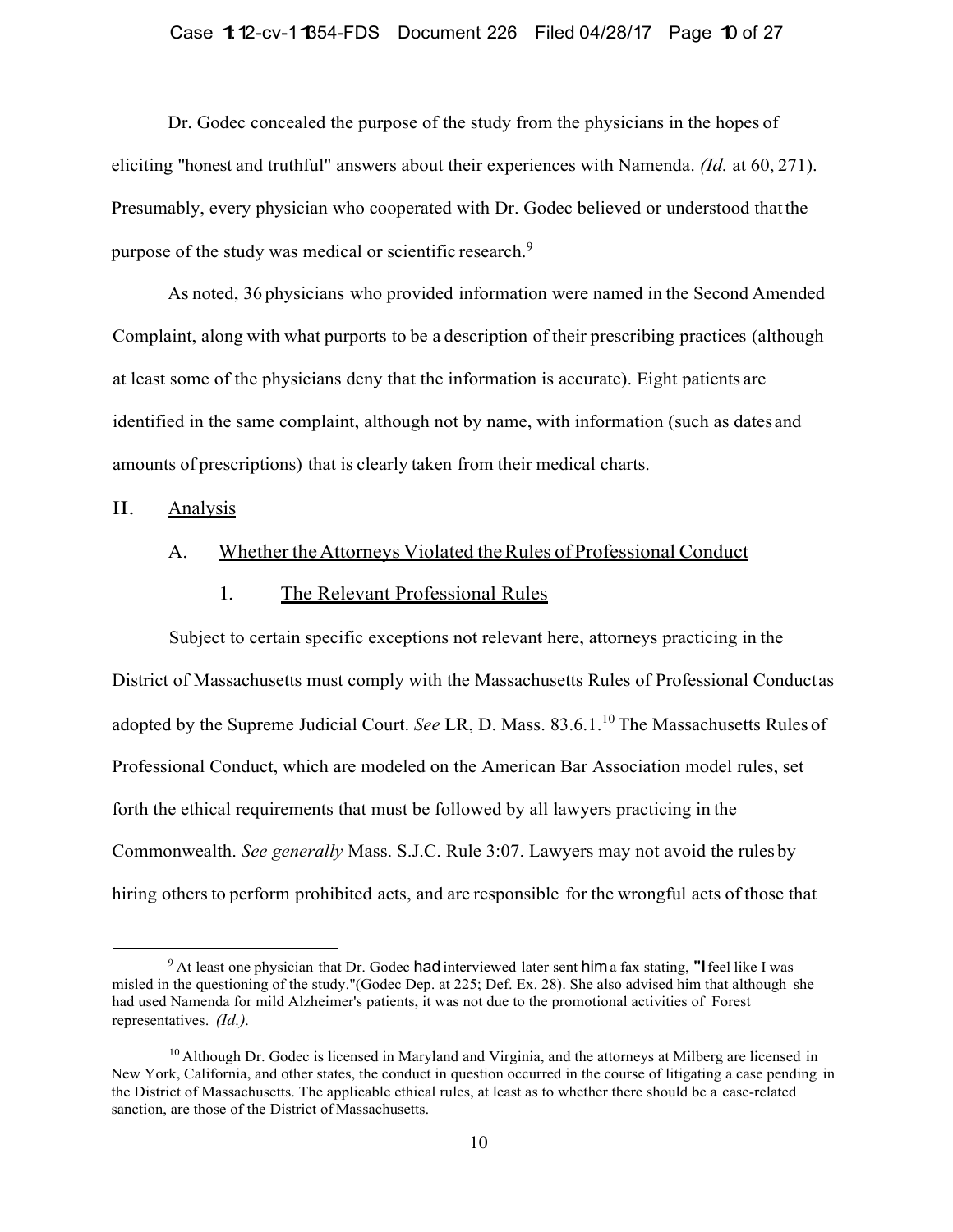# Case 1:12-cv-11854-FDS Document 226 Filed 04/28/17 Page 1 1 of

they knowingly assist or direct. See MASS. RULES OF PROF'L CONDUCT R. 8.4(a); *In re Crossen,* 450 Mass. 533, 566 (2008).

Two rules of professional conduct are at issue in this case. First, Rule 4.l(a) states that "[i]n the course of representing a client, a lawyer shall not knowingly . . . make a false statement of material fact or law to a third person." MASS. RULES OF PROF'L CONDUCT, S.J.C. Rule 3:07, Rule 4.l(a). Second, Rule 8.4(c) states that "[i]t is professional misconduct for a lawyer to engage in conduct involving dishonesty, fraud, deceit, or misrepresentation. " *Id.,* Rule 8.4(c). Because, in the context of this case, the two rules cover essentially the same ground, the Court will address the two rules together.

Although the rules on their face impose sweeping prohibitions, in fact they have been interpreted to contain narrowly defined exceptions that permit the gathering of evidence under certain circumstances. The first exception, not relevant here, permits prosecutors and other government attorneys to conduct undercover criminal investigations, which typically require some level of deception or misrepresentation. *See In re Crossen,* 450 Mass. 533, 567-68 (2008) (noting that prosecutors operate under "unique restraints and oversight" that do not apply to private attorneys).<sup>11</sup> The second exception permits civil attorneys to use investigators in certain circumstances to obtain information that would normally be available to any member of the public (such as a prospective renter or a consumer making a similar inquiry). For example, attorneys may use "testers"-individuals who pose asrenters or purchasers with no intent to actually rent or purchase a home--in order to gather evidence of housing discrimination. *See Havens Realty Corp. v. Coleman,* 455 U.S. 363, 373 (1982). Similarly, in the context of

<sup>11</sup>*Crossen* involved the predecessor Massachusetts disciplinary rules, including DR 1-102(A)(4) ("A lawyer shall not ... [en]gage in conduct involving dishonesty, fraud, deceit, or misrepresentation") and DR 7- $102(A)(5)$  ("Inhis representation of a client, a lawyer shall not ... k]nowingly make a false statement ... fact").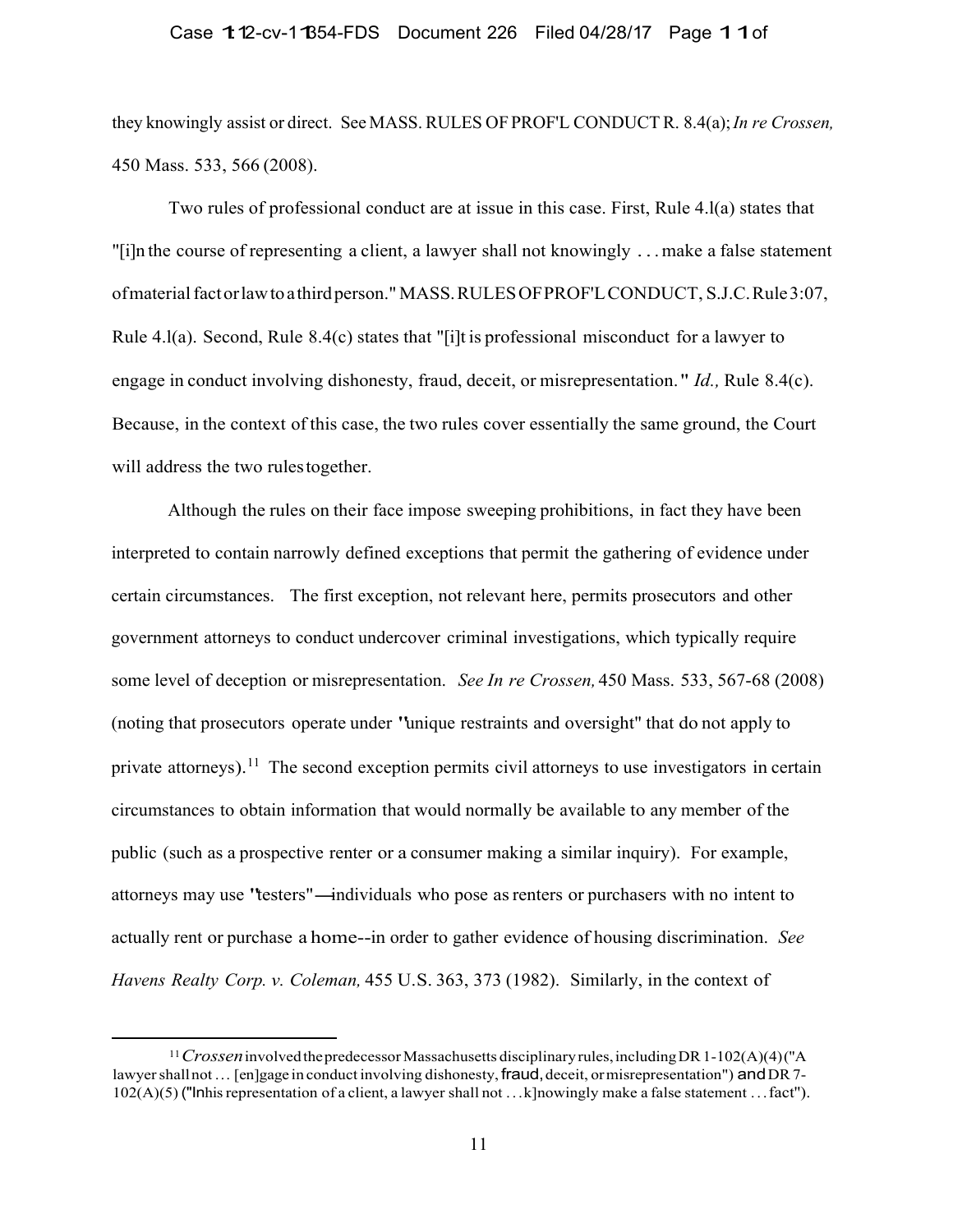## Case 1:12-cv-1:1354-FDS Document 226 Filed 04/28/17 Page 1:20f

trademark disputes, attorneys may retain undercover investigators to pose as ordinary customers in order to gather evidence of suspected infringement. *See Gidatex, S.r.L. v. Campaniello Imports, Ltd., 82 F. Supp. 2d 119, 120, 122 (S.D.N.Y. 1999).*<sup>12</sup>

The Massachusetts Supreme Judicial Court has described the permissible practices as follows:

"Testing" involves deception of a particular kind: investigators pose as members of the public interested in procuring housing or employment, in order to determine whether they are being treated differently based on their race or sex. Their aim is to reproduce an existing pattern of illegal conduct. Some private investigators whose aim is to uncover other civil wrongdoing, such as trademark infringement or breach of contract, similarly disguise their identity and purpose without running afoul of ethical rules.

*In re Curry,* 450 Mass. 503, 523 (2008); *see id.* at 524 (contrasting the scheme at issue in that

case with an investigation intended merely to ''note or reproduce" the witness's ''usual

behavior").

It is thus true that some degree of deception by attorneys, at least under some

circumstances, is permissible in order to gather evidence for use in litigation. Such an investigative exception, however, is not set out in the rules themselves, but has been created by courts as a judicial gloss on those rules. Furthermore, and in any event, the SJC has made clear that any exceptions to the rules against deceit and misrepresentation by attorneys are limited in scope. *See Curry,* 450 Mass. at 524.

The related cases of *Crossen* and *Curry* provide the leading Massachusetts examples of

<sup>12</sup>*See also Apple Corps Ltd. v. International Collectors Soc.,* 15 F. Supp. 2d 456, 476 (D.N.J. 1998) ("'Investigators and testers, however, do not engage inmisrepresentations of the grave character implied by the other words inthe phrase [dishonesty, fraud, deceit], but, on the contrary, do no more than conceal their identity or purpose to the extent necessary to gather evidence."') (quoting David Isbell & Lucantonio Salvi, *Ethical Responsibility of Lawyers for Deception by Undercover Investigators and Discrimination Testers: An Analysis of* the Provisions Prohibiting Misrepresentation Under the Model Rules of Professional Conduct, 8 GEO. J. LEGAL ETil!CS 791, 817 (1995) (alteration inoriginal)).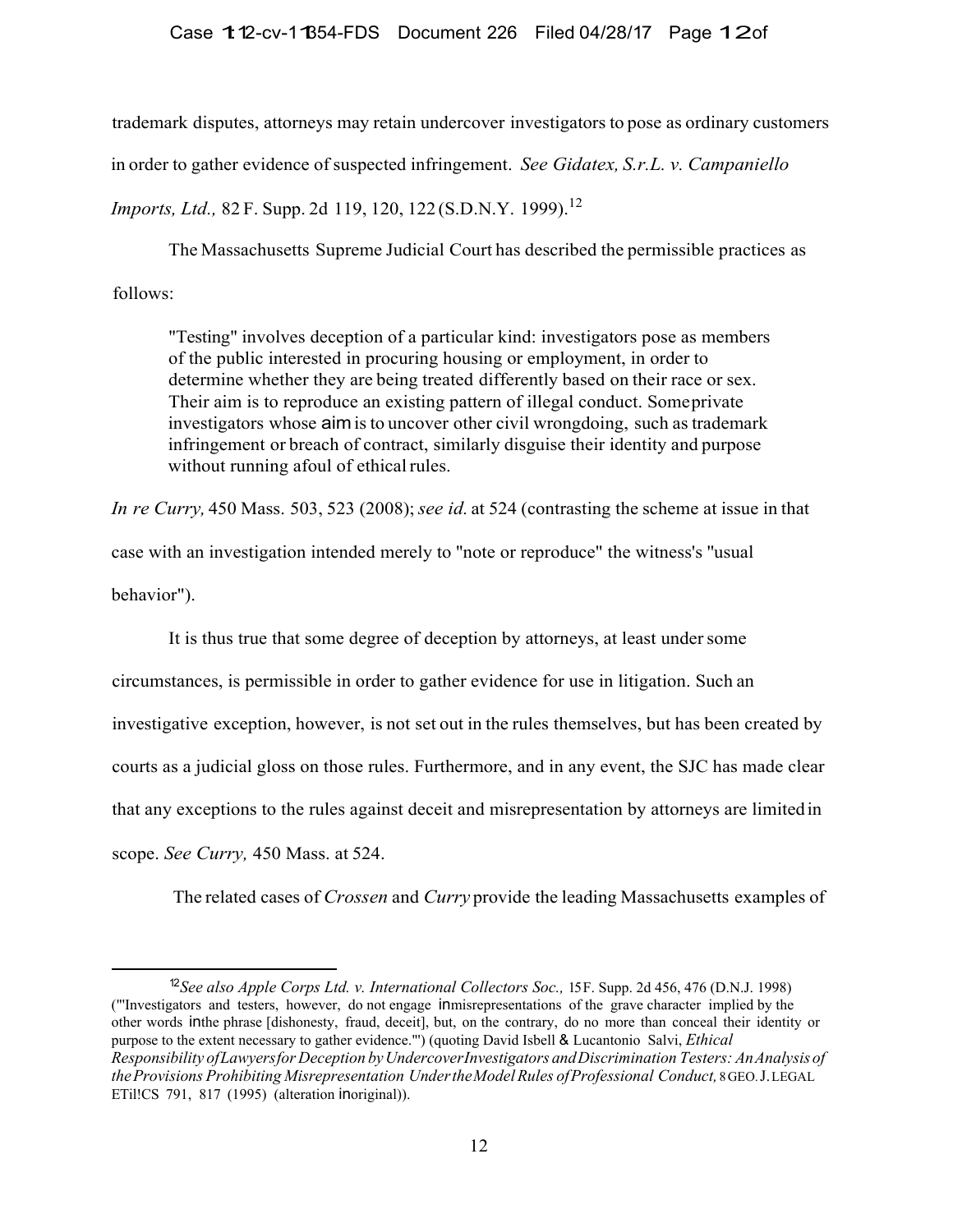# Case 1:12-cv-11854-FDS Document 226 Filed 04/28/17 Page 13of

the limitations of the investigative exception. In*Crossen,* an attorney was convinced that the judge presiding over a matter in which he represented some of the litigants was biased against his clients. 450 Mass. at 538. He hired investigators to pose as corporate executives and interview the judge's law clerk for a fictitious job in the hopes of eliciting damaging statements about the judge's decision-making processes. *Id.* at 540-41. When the interview, which was recorded, failed to produce the kind of evidence Crossen was hoping for, he threatened to release the recording of the interview—in which the investigator brought up the clerk's submission of a letter of support for his bar application written by an attorney who falsely claimed to know him-unless the clerk provided statements confirming the judge's bias. *Id.* at 548-49, 551, 561. The SJC concluded that such conduct bordered on extortion and clearly violated the ethical rules. *Id.* at 562, 568. *Curry* involved an attorney who participated in the same scheme (indeed, initiated it). 450 Mass. at 506-17.

Among the aspects of the conduct condemned by the SJC in *Crossen* and *Curry* were the fact that the attorneys were engaged in a complex scheme of deception, not a straightforward effort to gather evidence. *See Curry,* 450 Mass. at 524 (referring to conduct as an "elaborate fraudulent scheme," and noting that "[t]his coercive and deceptive process was designed to trick the law clerk, not to note or reproduce his usual behavior"); *Crossen,* 450 Mass. at 557 (referring to ''baroque falsehoods" by the attorneys). The court was also deeply troubled by the fact that the conduct was highly intrusive: it was intended to obtain information concerning the confidential relationship between the judge and the law clerk, which in tum tended to harm the administration ofjustice. *See Curry,* 450 Mass. at 526 (expressing concern about the "efforts to pierce the confidential communications of a former law clerk and a judge in a pending matter"); *Crossen,* 450 Mass. at 559-60 & n.38 (same). And the court gave short shrift to the argument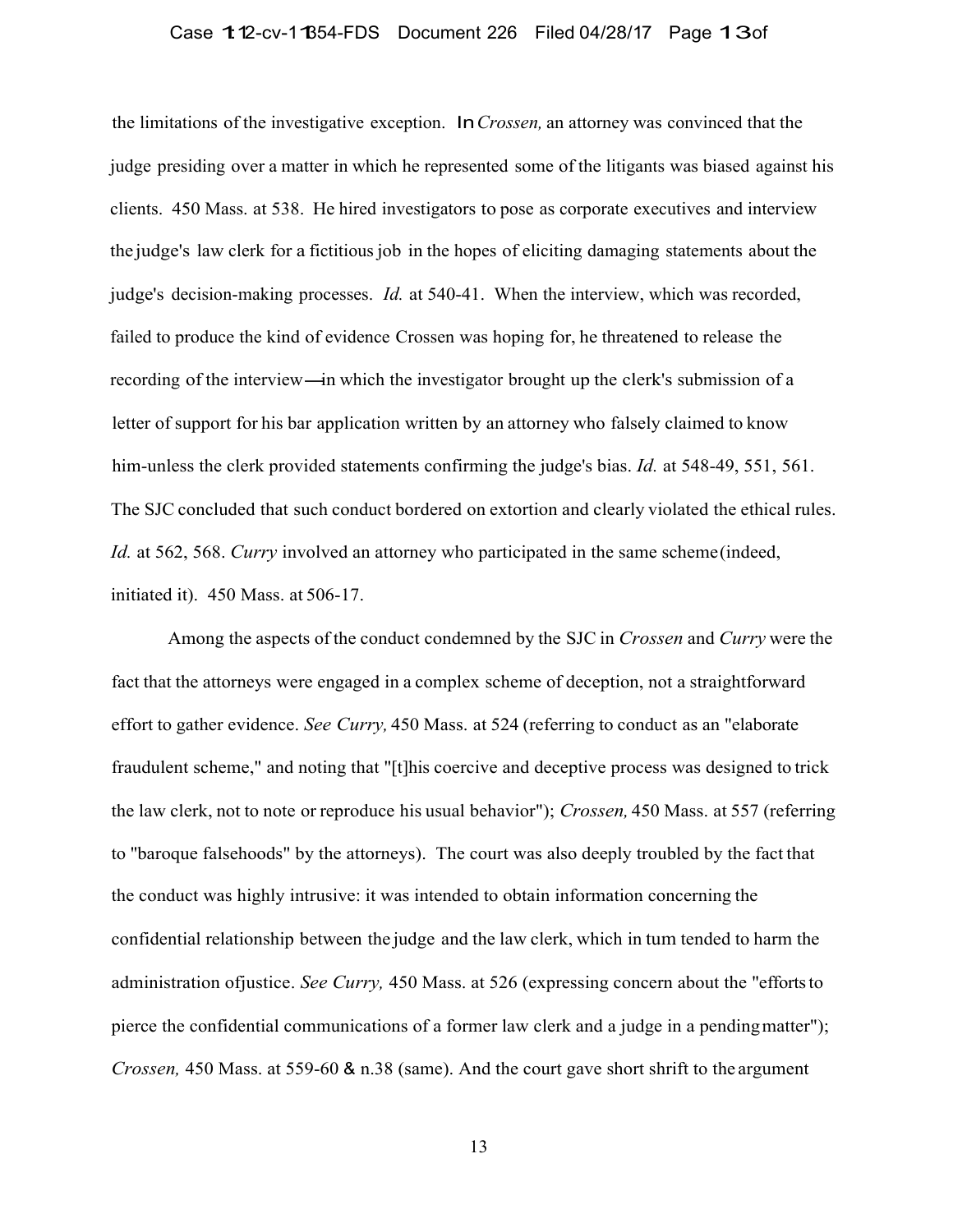## Case 1:12-cv-11854-FDS Document 226 Filed 04/28/17 Page 14of

that the scheme was merely an investigative technique that was necessary to obtain evidence that otherwise might be difficult to acquire. *See Curry,* 450 Mass. at 524-26 (observing that "Curry was not . . . a noble crusader seeking to root outjudicial misconduct by engaging the law clerk in an interview that was a pretext"); *Crossen,* 450 Mass. at 565-66.

With that framework in mind, the Court turns to the conduct at issue here.

## 2. Whether the Conduct Involved False Statements or Deceit

There is no dispute that the investigative scheme devised by attorneys at Milberg, with the assistance of Dr. Godec, involved an elaborate series of falsehoods, misrepresentations, and deceptive conduct.

The investigation was designed to appear as if it were a medical research study; its only purpose, however, was to obtain otherwise-confidential information from busy medical professionals for use in litigation. To accomplish that end, Dr. Godec falsely stated, and repeatedly implied, that the study had a benign research purpose. Indeed, the survey invitation explicitly said so. (Hancock Deel.  $,\Gamma$ 4) ("The data collected will only be used for research purposes.").

Dr. Godec also falsely stated that the information obtained from the physicians would be kept confidential. The survey invitation stated: "As always, we value your privacy. All responses will be anonymous and aggregated." *(Id.*  $\int$  4). Dr. Godec explicitly told several of the physicians that the information they provided would be kept strictly confidential. (Godec Dep. at 254). Those statements were, of course, entirely false. Indeed, the complaint lists the names and addresses of 36 physicians, as well as varying degrees of information about their treatment and prescription practices.

Those misrepresentations were also material. At least two of the physicians involved in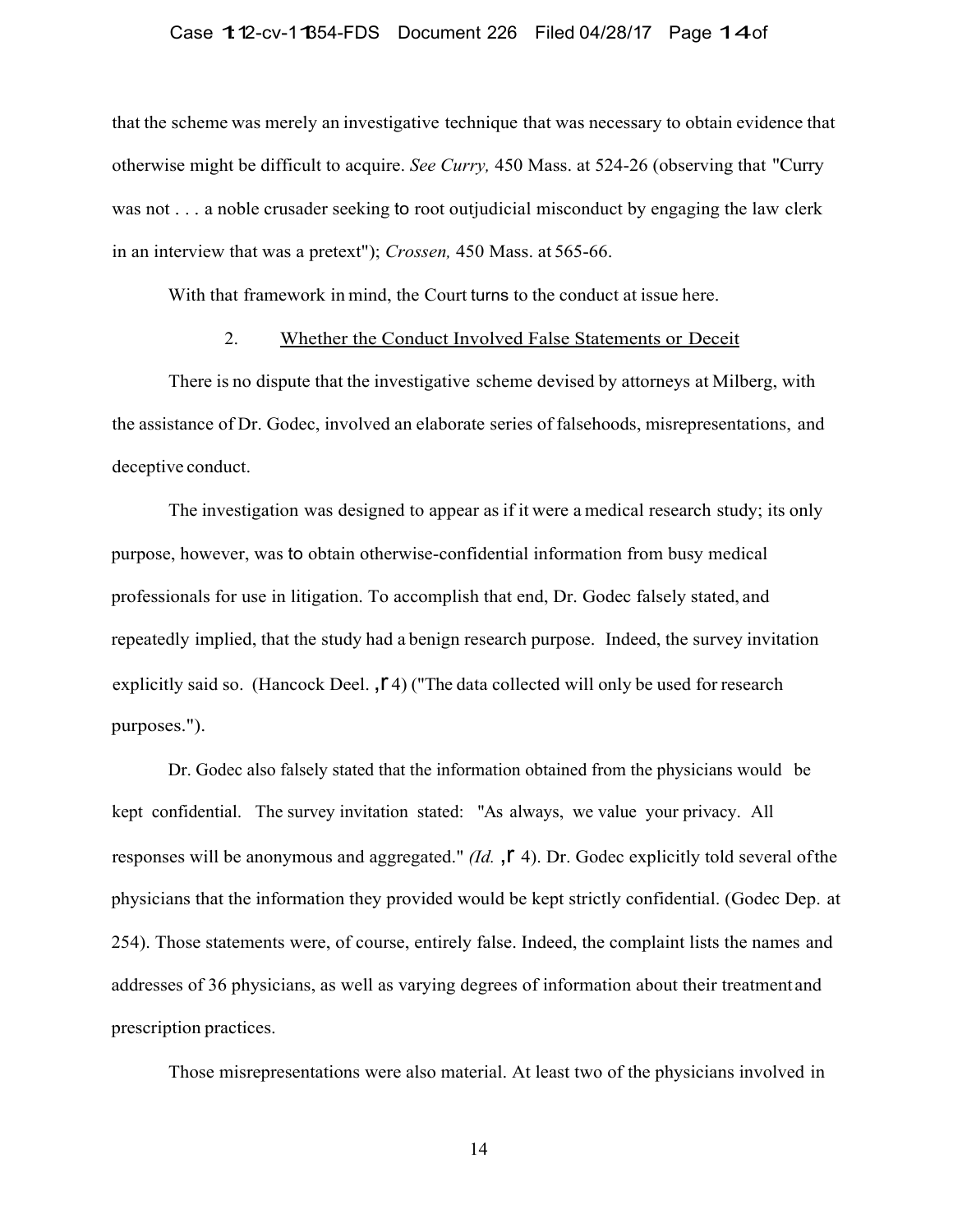#### Case 1:12-cv-11354-FDS Document 226 Filed 04/28/17 Page 15of

the "study'' have submitted declarations stating that they would not have participated had they known that the information they provided was going to be used for purposes of litigation and disclosed in publicly filed court documents. (Chan Deel. 'I[ 11; Azzouz Deel. 'l['l[ 12-14).

Finally, there is no doubt that the entire scheme was devised by attorneys at Milberg and that Dr. Godec was simply acting as their agent.  $13$ 

Because the scheme clearly involved false statements of material facts, and false conduct involving dishonesty, fraud, deceit, or misrepresentation, it therefore falls as a facial matter within the express prohibitions of Rules 4.l(a) and 8.4(c). The question then becomes whether the conduct of the attorneys is subject to any investigative exception to those rules.

## 3. Whether the Conduct Is Permissible for Investigative Purposes

As set forth above, notwithstanding the broad facial sweep of Rules 4.1(a) and 8.4(c), courts in Massachusetts and elsewhere have permitted attorneys to engage in certain limited types of deception for investigative purposes.  $^{14}$  It is true that there is no bright line between permissible and impermissible conduct, and to some extent the question is one of degree. Nonetheless, for the reasons that follow, the Court concludes that the conduct of the attorneys far exceeded the boundaries of any investigative exception to the ethical rules.

# a. The Nature and Degree of the Deception

First, the scheme went well beyond a mere concealment of identity and purpose in order to obtain evidence. These were not inquiries to a prospective landlord, employer, or purchaser of

<sup>&</sup>lt;sup>13</sup> Because relator has claimed that the communications between Dr. Godec and the attorneys are privileged or protected attorney work product, there is no information in the record as to the precise identity of the Milberg attorneys.

 $14$  As noted, the rules prohibit all forms of false statements, deceit, and misrepresentation, and the case law has grafted certain (unwritten) exceptions to those rules. *Cf Curry,* 450 Mass. at 521 ("[The disciplinary rules] are not obscure. They harbor no implicit exception."). Such conduct is thus presumptively *improper,* unless a court has approved it (or would likely approve it); it is not presumptively *proper* unless a court has condemned it.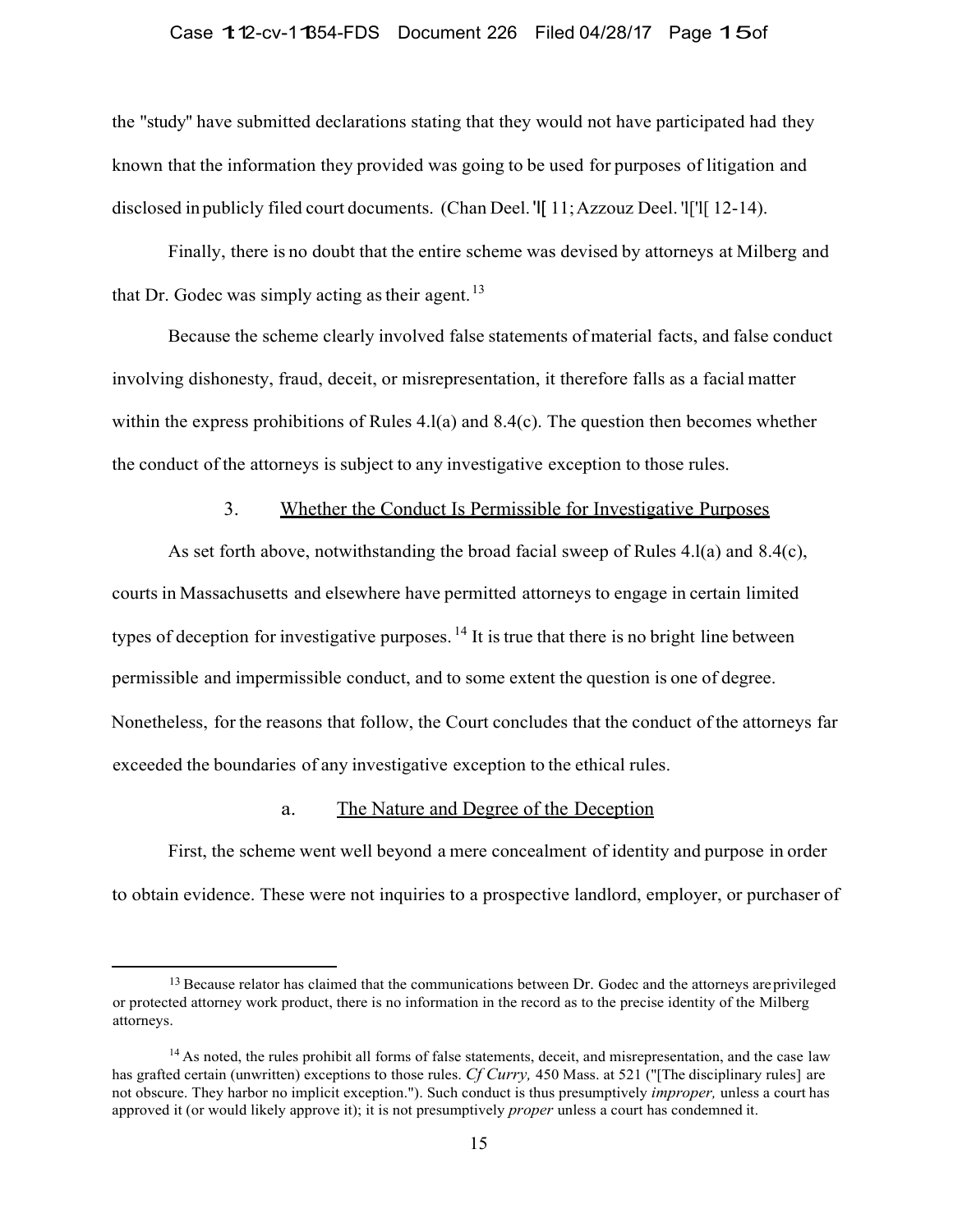# Case 1:12-cv-11854-FDS Document 226 Filed 04/28/17 Page 16of

consumer products, seeking information that would be readily available to any member of the public who was seeking the products or services in question. While the use of discrimination testers or investigators under such circumstances generally has not been found to violate the ethical rules, no case cited by the relator is remotely analogous to the present circumstances. *Cf Northside Realty Assoc., Inc. v. United States,* 605 F.2d 1348, 1355 (5th Cir. 1979) (holding that government testers did not violate Fourth Amendment because they "did no more than what any member of the home-buying public is invited, and indeed welcomed, to do.... [They did not] examine or take any confidential or private papers").

*Gidatex,* for example, involved a trademark infringement dispute between a furniture manufacturer and a retailer. An attorney hiredprivate investigators to pose as interior decorators in order to determine whether the retailer was continuing to use the manufacturer's trademark after their licensing agreement had been terminated. 82 F. Supp. 2d at 120. The investigators observed the use of the trademark within the store, and recorded conversations in which salespeople told them, falsely, that the company did not exist any longer but that products from other manufacturers they carried would be of the same quality. *Id.* at 120-21. The courtheld that the conduct did not violate the Rules of Professional Conduct because the "[t]he presence of investigators posing as interior decorators did not cause the sales clerks to make any statements they otherwise would not have made." *Id.* at 122. Rather, the investigators were simply posing as "member[s] of the general public engaging in ordinary business transactions with the target [of the investigation]." *Id.*

Similarly, in *Apple Corps,* the plaintiff believed that the defendant was unlawfully selling stamps bearing plaintiff's trademarks and copyrighted photographs. 15 F. Supp. 2d at 458. Attorneys for the plaintiff, as well as their agents, called the defendant, without disclosing their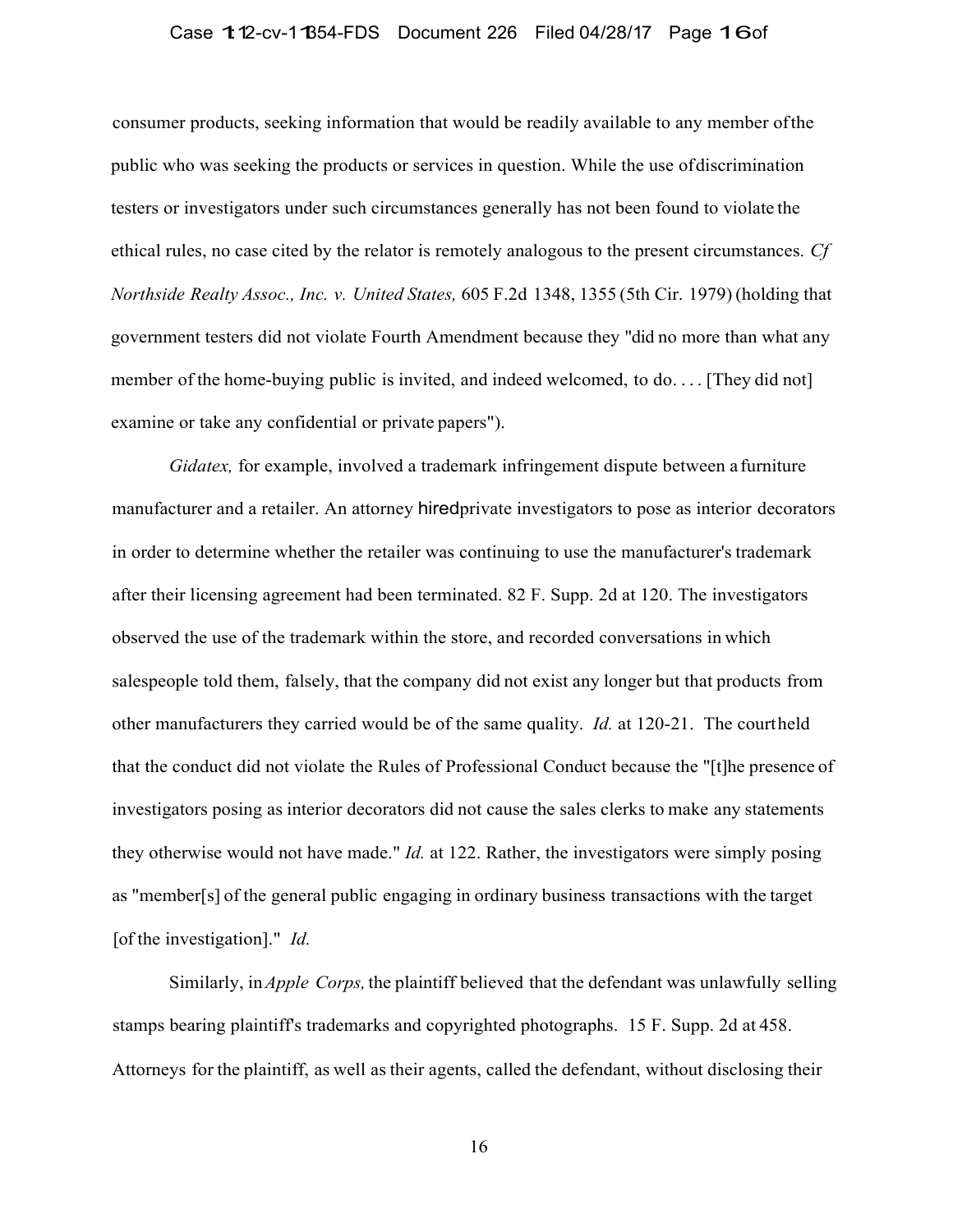# Case 1:12-cv-1:1354-FDS Document 226 Filed 04/28/17 Page 1:7 of

identities, in order to see if they could purchase the stamps at issue. *Id.* at 462-64. Inholding that the attorneys' conduct did not violate Rule 8.4(c), the court noted that keeping their identities and purpose concealed was the only way they could determine the defendant's "day-today practices in the ordinary course of business." *Id.* at 475. Inother words, the attorneys wanted to know whether the defendant would sell the stamps at issue to any ordinary customer, and the only way to determine that was to pose as any ordinary customer.

The conduct at issue in this case is of a significantly different degree and kind. It was an elaborate scheme, involving a fake medical research study, intended to elicit information from practicing physicians about patients under their care. Dr. Godec did not simply pose as an ordinary member of the public in order to elicit the same responses that the physicians would have given to any other member of the public. As the attorneys were no doubt aware, physicians are generally prohibited from disclosing patient information to members of the general public, and are not likely to do so even if the information is rendered anonymous or otherwise does not technically violate any privilege or privacy rule. *See Alberts v. Devine,* 395 Mass. 59, 66 (1985) ("[T]he confidentiality of the [doctor-patient] relationship is a cardinal rule of the medical profession, faithfully adhered to in most instances, and thus has come to be justifiably relied upon by patients seeking advice and treatment." (internal quotation marks omitted)).

Dr. Godec thus posed as the only kind of person in the only kind of circumstances under which a physician would likely disclose patient information-another physician conducting legitimate medical research. No one posing as an ordinary consumer (or patient or salesperson) would have been able to elicit the same type of information. Inshort, the scheme at issue here is much more like the elaborate deception condemned in *Crossen* and *Curry* than the mild dissembling of the housing discrimination tester approved in *Havens,* the purchaser of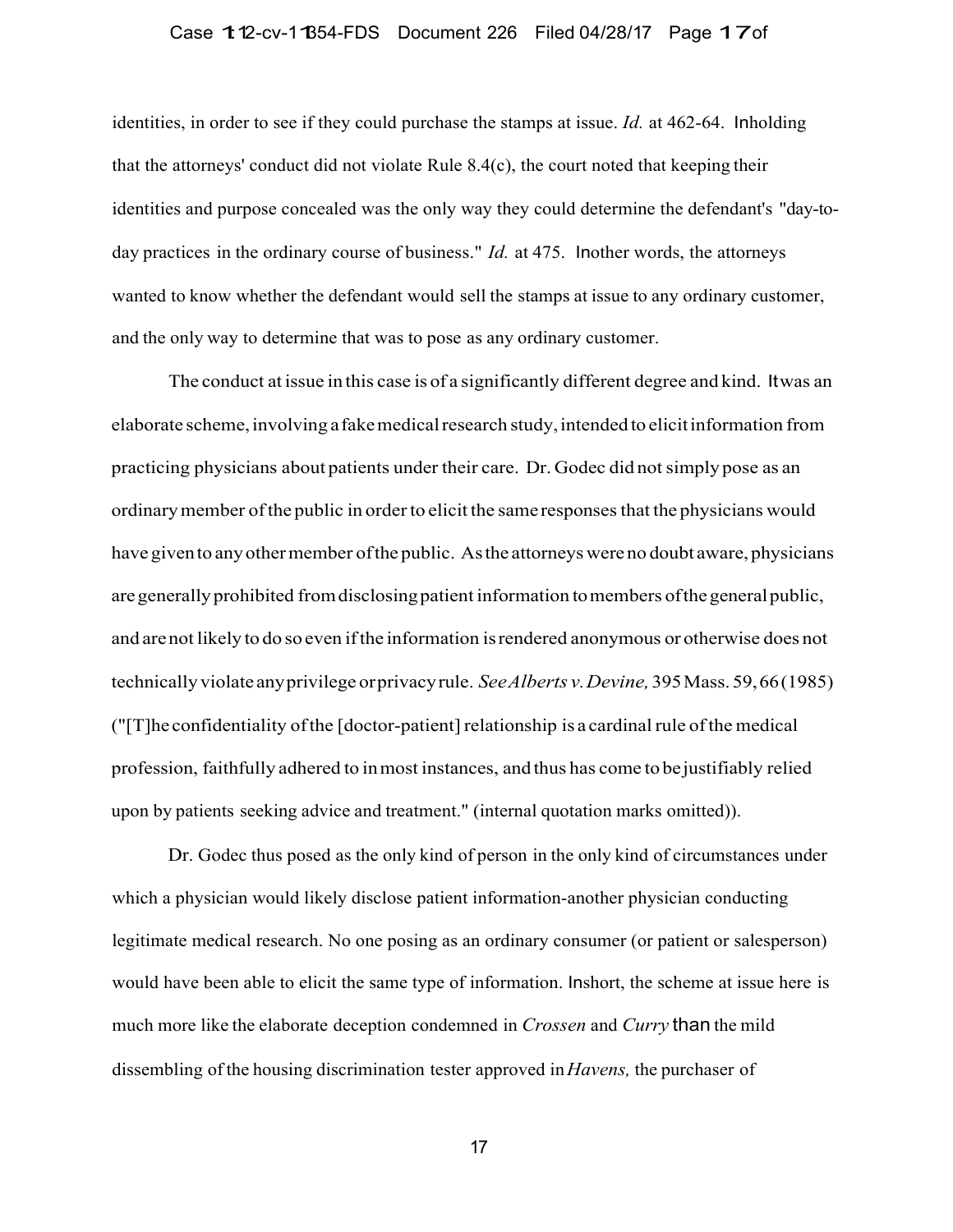### Case 1:12-cv-11854-FDS Document 226 Filed 04/28/17 Page 18of

trademarked goods approved in *Gidatex,* or the purchaser of stamps approved in *Apple Corps. See Curry,* 450 Mass. at 523 ("Curry's scheme is different from such investigations not only in degree but in kind ....").

## b. The Nature of the Targeted Information

The scheme here was also highly intrusive; in fact, it was intended to intrude into one of the most sensitive and private spheres of human conduct, the physician-patient relationship. The confidentiality of that relationship is subject to a panoply of protections under federal and state law and medical ethical rules. The scheme was intended to strike at the heart of that relationship, and to induce physicians to reveal private medical information concerning their patients.

The importance of protecting the confidentiality of patient medical information is so obvious that it is only necessary to touch on some of the more basic sources of that protection. Among other things, the Principles of Medical Ethics forbid the disclosure of confidential patient information without the patient's consent. *See Sugarman v, Board of Registration in Med.,* 422 Mass. 338, 344 (1996). The federal Health Insurance Portability and Accountability Act ("HIPPA"), 42 U.S.C. § 1320d-6(a), prohibits the disclosure of "individually identifiable health information" without authorization (although the proscriptions on disclosing such information are somewhat relaxed in the context oflegitimate research studies, *see* 45 C.F.R. § 164.508(b)(3)(i), (c}(l)(v)). The Massachusetts privacy statute, Mass. Gen. Laws ch. 214,  $\S$  18, grants patients a privacy interest in the confidentiality of their medical information. *See, e.g., Tower v. Hirschhorn,* 397 Mass. 581, 586-88 (1986) (holding that doctor's discussion of plaintiff's condition and treatment violates Massachusetts privacy statute). Furthermore, the widely recognized physician-patient privilege is premised on the confidentiality of communications made between patients and their physicians. *See In re Grand Jury Investigation*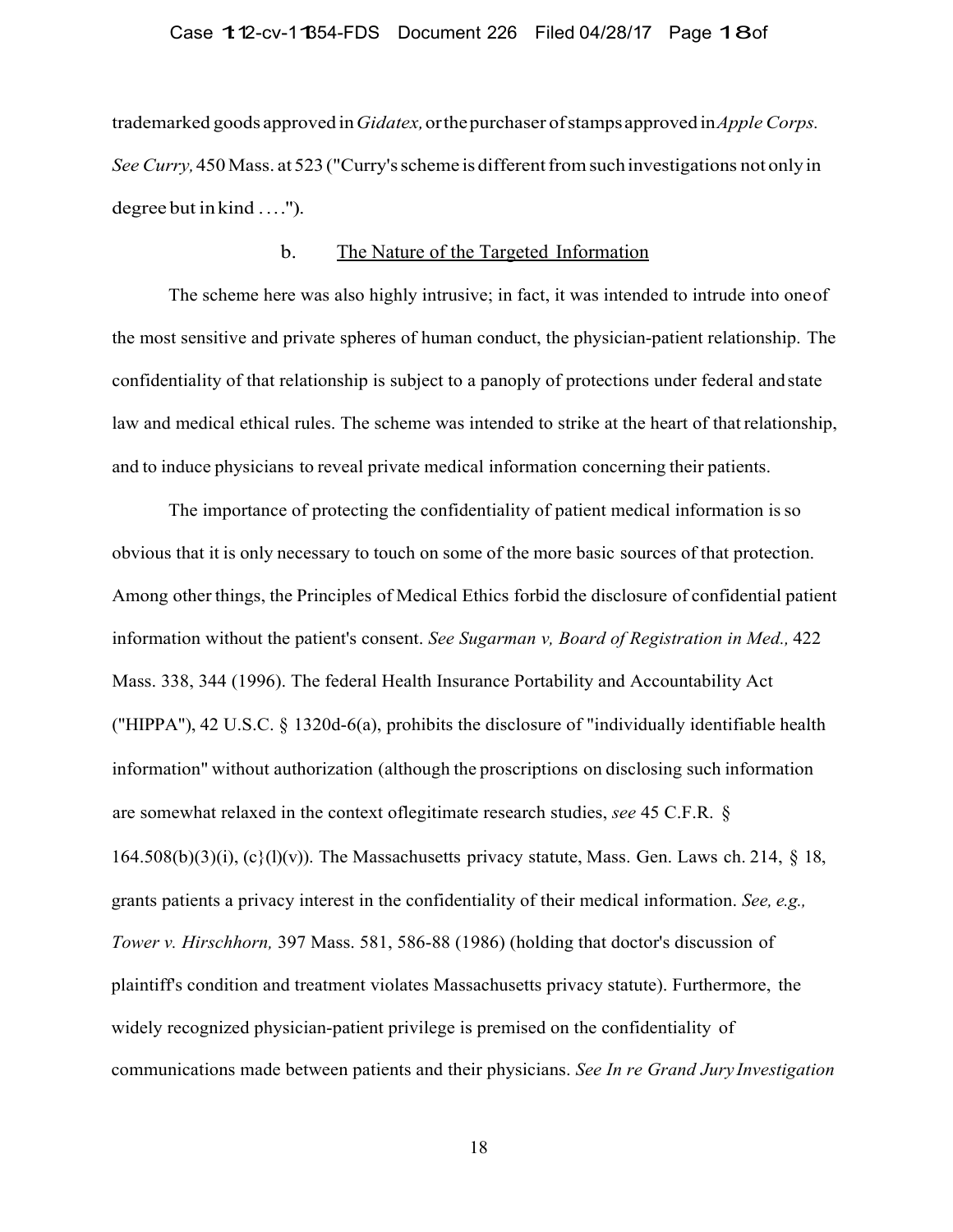*in N.Y. Cnty.,* 779 N.E.2d 173, 175 (N.Y. 2002) (recognizing that the physician-patient privilege "protects patients' reasonable privacy expectations against disclosure of sensitive personal information").

All of this was surely known to the Milberg attorneys at the time they made the decision to engage Dr. Godec and to devise the scheme. *See Crossen,* 450 Mass. at *559* ("We have no doubt that . . . Crossen, an experienced attorney, knew that the communications about deliberative processes that flow between judge and law clerk were confidential and an important aspect of the administration ofjustice. "). Nonetheless, they devised a fake "research study'' that was specifically intended to, and did, target confidential patient information.

It is no answer to say that the Milberg attorneys made some attempts to design the "study'' to protect patient privacy. The attorneys were undoubtedly aware that physicians would be much less cautious about sharing confidential patient information with someone who was a licensed physician, who was himself subject to medical ethical rules and other restraints, who represented that he was conducting legitimate medical research, and who promised to maintain patient confidentiality and anonymity. Furthermore, Milberg's efforts were sloppy at best; for example, at least some physicians were told that it was permissible to leave birthdate information on the charts, which was clearly "protected health information" under HIPPA. (Def. Ex. 17).<sup>15</sup>

(i) identifies the individual; or

<sup>&</sup>lt;sup>15</sup> The term "protected health information" under HIPPA means "individually identifiable health information." *45* C.F.R. § 160.103. "Individually identifiable health information'' means:

<sup>[</sup>A]ny information, including demographic information collected from an individual that-

<sup>(</sup>A) is created or received by a health care provider, health plan, employer, or health care clearinghouse; and

<sup>(</sup>B) relates to the past, present, or future physical or mental health or condition of an individual, the provision of health care to an individual, or the past, present, or future payment for the provision of health care to an individual, and-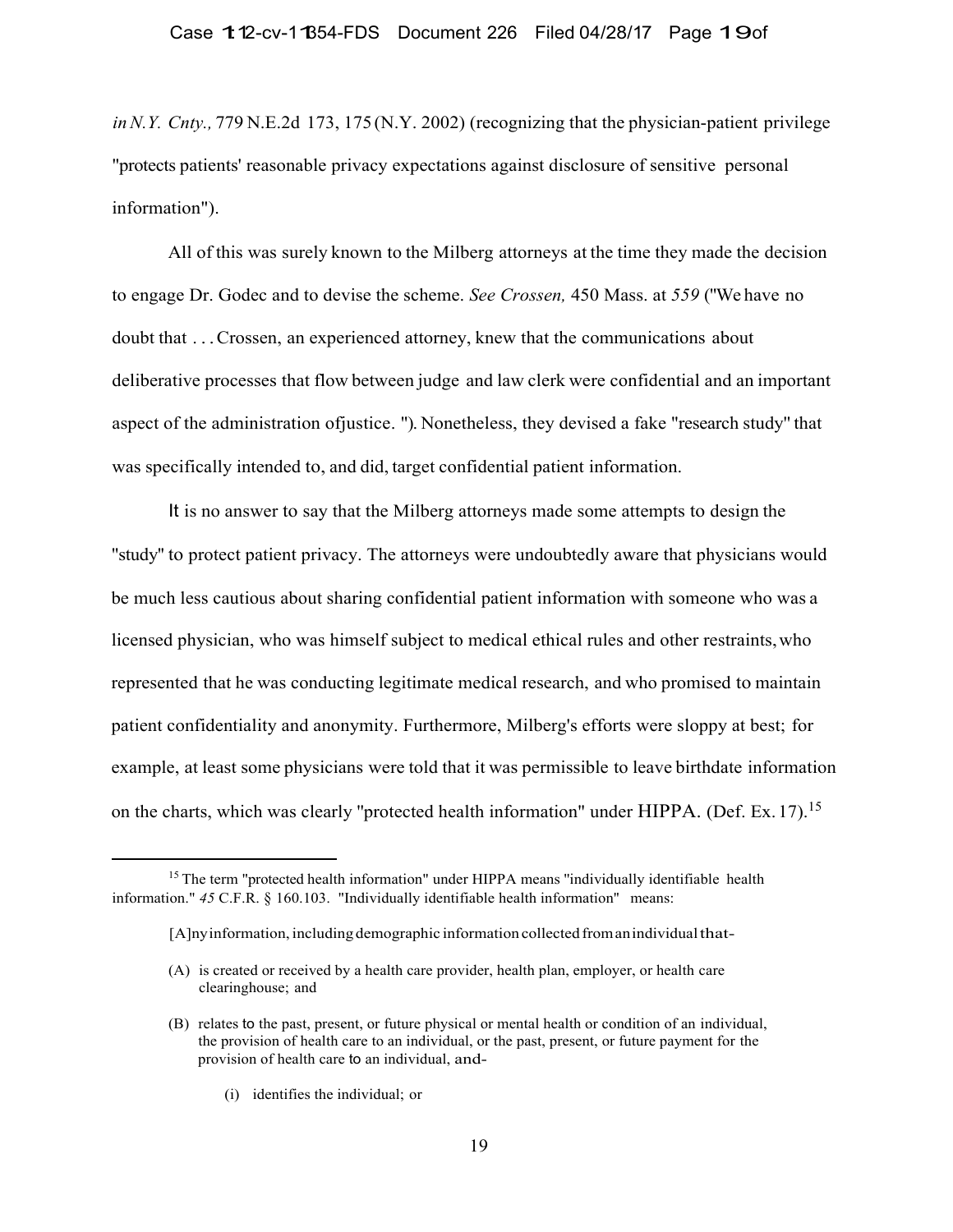## Case 1:12-cv-11354-FDS Document 226 Filed 04/28/17 Page 20 of 27

But the Milberg attorneys not only caused physicians to disclose patient information, they then *published* that information in the Second Amended Complaint. For example, the complaint includes the name and complete address of Patient A's physician; her height, weight, sex, and age; the dates of her treatment; the complete address of the pharmacy she uses; her diagnosis; and her treatment history. (2d Am. Compl.  $,m$  89, 94-95). There is no question that the information was created by a healthcare provider and that it relates to the physical or mental health of an individual. It is also information from which it is reasonably possible for at least some persons to identify the individual.

That is not merely a hypothetical possibility. Patient A appears to be a resident of Long Beach, California, a populous suburb of Los Angeles, and therefore enjoys some relative degree of anonymity as a result. Other patients, however, are much more readily identifiable. For example, Patient E is being treated by a physician, and apparently resides, in Abbeville, Alabama. (2d Am. Compl.,  $\Gamma$  123). Abbeville had a population of 2,688 as of the 2010 census. (United States Census Bureau, *Community Facts,* AMERICAN FACTFINDER, https://factfinder. census.gov/faces/nav/jsf/pages/community facts.xhtml (last visited April 27, 2017)). Because the Second Amended Complaint discloses Patient E's gender, height, weight, and age; the name and address of her treating physician; her medical diagnosis; the dates of her treatment; and her prescription history, her privacy in that small town is preserved, if at all, by only the thinnest of veils. The same can be said of Patient G, who was treated in Robbins, North Carolina, population 1,097. (Compl., **F** 140; United States Census Bureau, *Community Facts*, AMERICAN

<sup>(</sup>ii) with respect to which there is a reasonable basis to believe that the information can be used to identify the individual.

<sup>42</sup> U.S.C. § 1320d(6). For health information to be rendered non-identifiable, the following information, among other things, must be removed: names; all geographic subdivisions smaller than a state; and dates (except for years) for dates directly related to an individual, including birth date and admission date. 45 C.F.R. §  $164.514$ {b)(2)(i).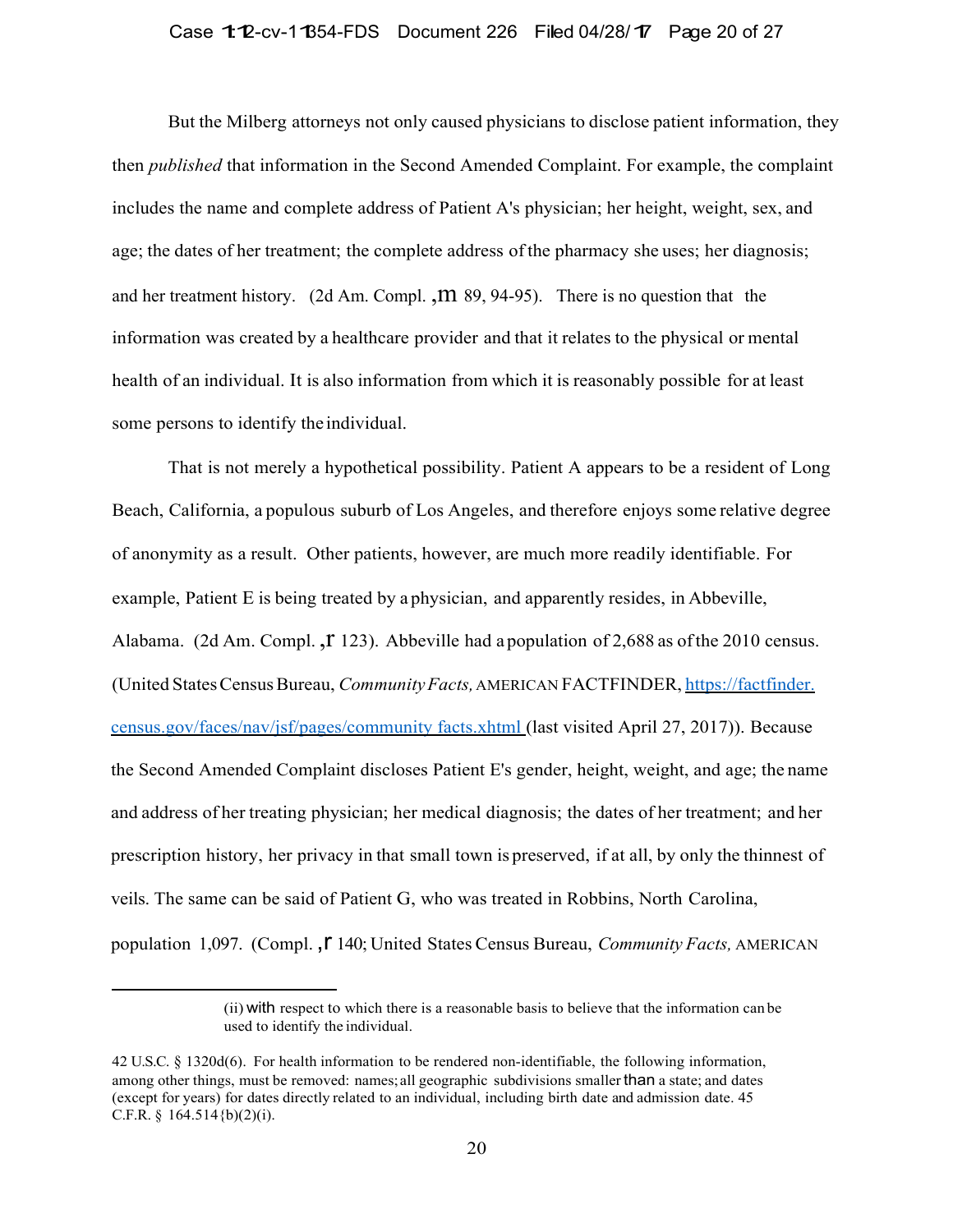# Case 1:12-cv-11354-FDS Document 226 Filed 04/28/17 Page 21 of 27

FACTFINDER, https ://factfinder.census.gov/faces/nav/jsf/pages/community\_ facts.xhtml (last visited April 27, 2017)).

Inshort, the scheme at issue here was intended to, and did, intrude into the most private affairs of innocent patients, and resulted in the publication of sensitive medical details of those persons. Again, such a scheme is far closer to the conduct condemned in *Curry* and *Crossen* than the types of limited investigative misrepresentation that have been approved by the courts.

#### c. The Nature of the Targeted Persons

It is also noteworthy that the targets of the deceptive conduct were not the suspected wrongdoers (that is, the representatives of Forest who allegedly engaged in illegal or improper conduct). The targets were wholly innocent physicians who are neither accused nor suspected of participating in the alleged scheme. It is a fair inference that the physicians in question were busy professionals who must carefully weigh the value of any intrusion on their scarce time. Here, they did so on the (incorrect) assumption that it might help improve the treatment of patients with Alzheimer's. (See Azzouz Deel. 'l['l[ 12-14). At a minimum, such conduct breeds distrust and skepticism, particularly among physicians. Such skepticism could deter physicians from participating in the true medical research necessary to improve patient treatment.

# d. Whether the Deception is Justifiable Due to Necessity

To the extent that ethical rules tolerate *any* level of misrepresentation or deceit as to identity and pwpose, it is justified on the ground that such conduct is sometimes necessary in order to collect evidence of wrongdoing. *See Apple Corps,* 15 F. Supp. 2d. at 475 ("The prevailing understanding in the legal profession is that a public or private lawyer's use of an undercover investigator to detect ongoing violations of the law is not ethically proscribed, especially where it would be difficult to discover the violations by other means."). This is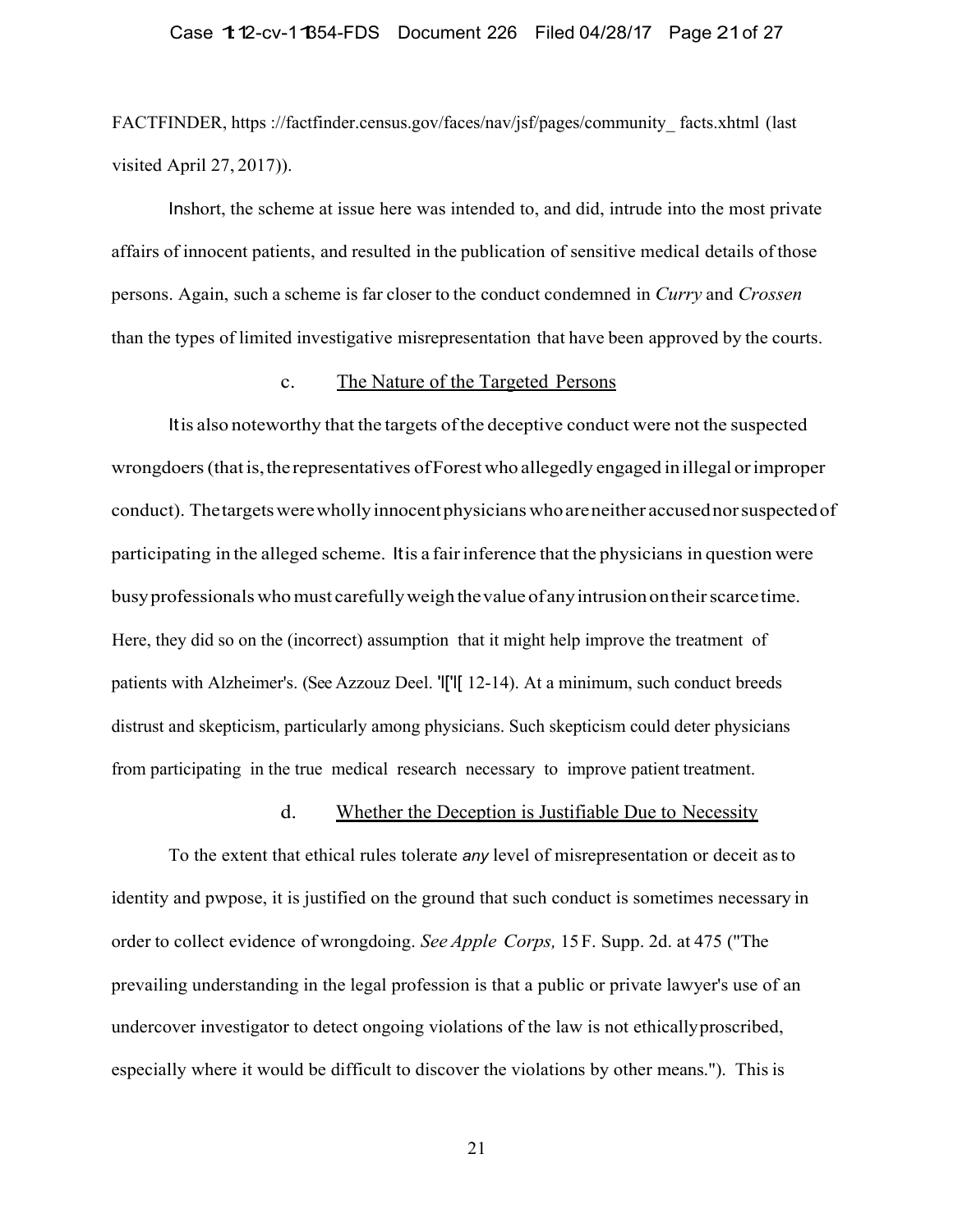# Case 1:12-cv-11354-FDS Document 226 Filed 04/28/17 Page 22 of 27

particularly true in the discrimination context, where evidence is often very difficult to gather. *See Richardson v. Howard,* 712 F.2d 319, 321 (7th Cir. 1983) (noting that evidence produced by testers is "valuable, if not indispensable" and that deception is a "relatively small price to pay to defeat racial discrimination"). Relator contends that, particularly given the heightened pleading requirements of Rule 9(b), specific instances of fraud would be difficult, if not impossible, to allege without the kind of misrepresentations used here.

That argument is unpersuasive. Relator brought this action under the *qui tam* provisions of the FCA 31 U.S.C. § 3730(b). The FCA's *qui tam* provisions balance two competing policies: "On the one hand, the *qui tam* provisions seek to encourage whistleblowers to act as private attorneys-general in bringing suits for the common good. On the other, the provisions seek to discourage opportunistic plaintiffs from bringing parasitic lawsuits whereby would-be relators merely feed off a previous disclosure of fraud." *Walburn v. Lockheed Martin Corp.,* 431 F.3d 966, 970 (6th Cir. 2005) (internal quotation marks and citations omitted). To that end, the FCA precludes jurisdiction over suits where allegations of fraud are based on publicly disclosed information, unless the relator was the "original source" of the information. *See United States ex rel. Findley v. FPC-Boron Employees' Club,* 105 F.3d 675, 681 (1st Cir. 1997). "The paradigmatic 'original source' is a whistleblowing insider. . . . [those] 'individuals who are close observers or otherwise involved in the fraudulent activity."' *United States ex rel. Stinson, Lyons, Ger/in & Bustamante, P.A. v. Prudential Ins. Co.,* 944 F.2d 1149, 1161 (3d Cir. 1991) (quoting S. Rep. No. 345, at 4).

The FCA thus specifically envisions relators filing suit based on their own personal knowledge. Surely many whistleblowing insiders can-and do-plead facts with sufficient factual specificity to satisfy Rule 9(b) without having to conduct undercover investigations of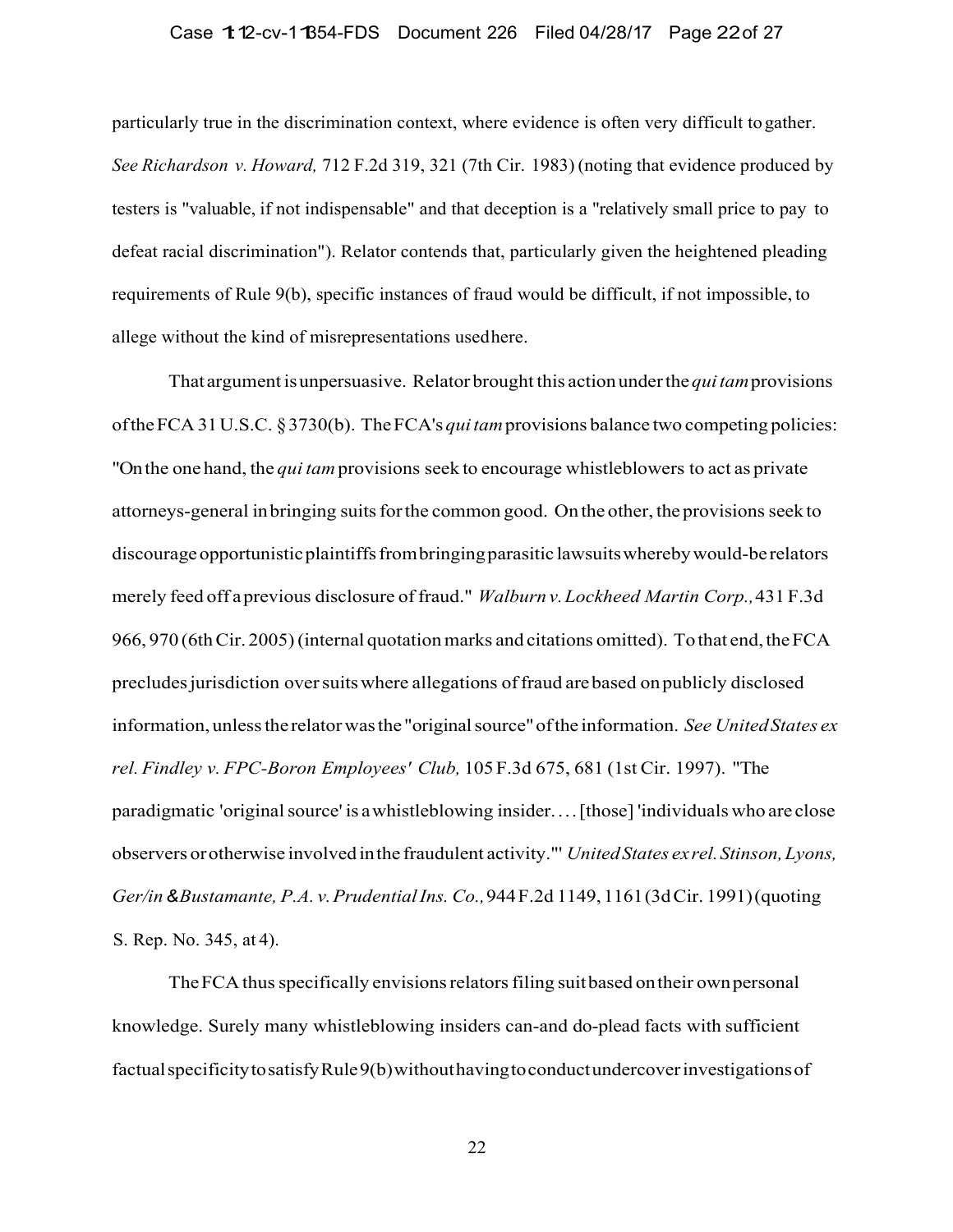### Case 1:12-cv-11354-FDS Document 226 Filed 04/28/17 Page 23 of 27

physician-patient relationships. Such investigations are, therefore, not an essential component of a *qui tam* action, and are unnecessary when the relator actually has personal knowledge of wrongdoing.

Of course, that is not to say that relators cannot supplement their knowledge with investigations, rather than rely entirely on direct, first-hand knowledge. *See Stinson, Lyons, Gerlin & Bustamante,* 944 F.2d at 1161 (noting that "[o]ther relators may also qualify if their information results from their own investigations"). However, the fact that relators *may* proceed on the basis of information received through investigation does not mean that they must do so, or that doing so is the only way they will be able to bring an action. And it is certainly no reason to relax the attorney ethical rules prohibiting false statements and fraud.<sup>16</sup>

# e. Conclusion

Insummary, the Milberg attorneys devised and implemented an elaborate scheme of misrepresentation and deceit under the guise of a legitimate medical research study. The scheme was intended to-and did—intrude on the physician-patient relationship and induce physicians to disclose confidential patient information, without legal justification. Under the circumstances, the Court has little difficulty concluding that the conduct of the attorneys in this case violated Rules 4.l(a) and 8.4(c) of the Massachusetts Rules of Professional Conduct, and therefore violated Local Rule 83.6.l of the United States District Court.

## B. Sanctions

The question then becomes whether and how this Court ought to impose a sanction for

<sup>&</sup>lt;sup>16</sup>The Milberg attorneys also attempt to justify their conduct on the ground that the complaints were filed under seal, and they were therefore forbidden from disclosing to the physicians that they were attorneys representing a *qui tam* plaintiff. That argument requires little by way of response. While it is true that the original complaint (and First Amended Complaint) were filed under seal, nothing prevented the attorneys from identifying themselves as attorneys, or advising the physicians that they were gathering evidence in connection with prospective litigation.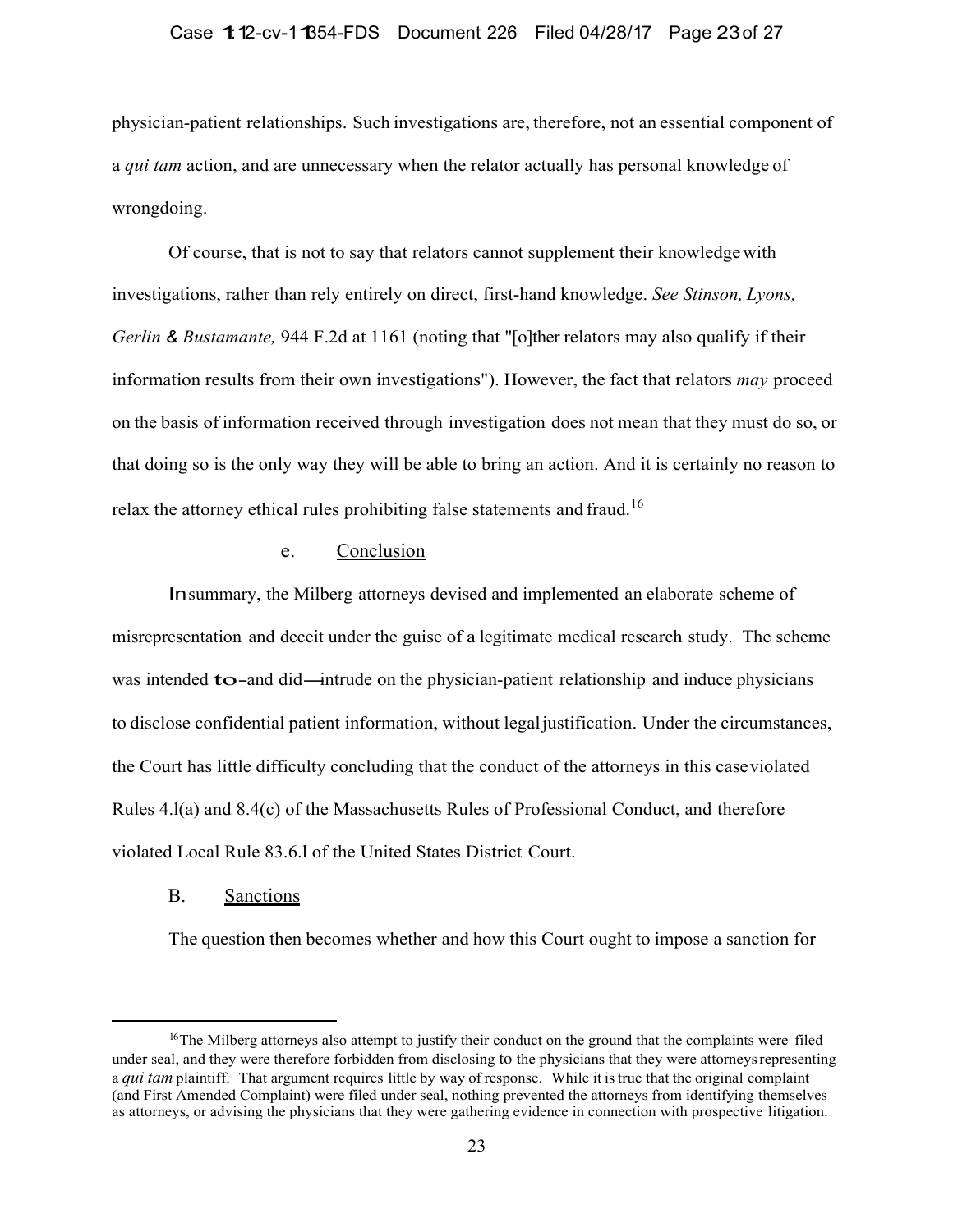### Case 1:12-cv-11354-FDS Document 226 Filed 04/28/17 Page 24 of 27

the misconduct of the attorneys. This is not, of course, a disciplinary proceeding against the individual attorneys involved, and individual sanctions against those attorneys are therefore not appropriate in this proceeding. However, the information obtained by means of the unethical conduct formed the core of relator's Second Amended Complaint. That information, and in particular the detailed treatment histories of the eight patients profiled in paragraphs 89 through 156, also directly resulted in this Court's denial of Forest's earlier motion to dismiss. *See Leysock, 55* F. Supp. 3d at 218-19. 17

Furthermore, it appears that Dr. Godec's study was conducted solely for the purpose of ensuring that the complaint survived a motion to dismiss, and that the attorneys intended to discard the information gleaned from the study if and when it could be replaced by evidence disclosed during discovery. Indeed, when Forest sought to compel the disclosure of information relating to the study, relator opposed that motion in part on the basis that he had "no intention whatsoever of introducing any of the documents sought into evidence, or otherwise using them in support of his claims." (Pl. Mem. in Opp. to Def. Mot. to Compel at 15).

For purposes of determining the remedy, an analogy may be drawn to *Franks v. Delaware,* 438 U.S. 154 (1978). There, the Supreme Court held that when there is sufficient evidence that an affidavit supporting a search warrant contained deliberate falsehoods or was created in reckless disregard for the truth, the portions of that affidavit containing the false or

 $17$  Claims brought under the FCA fall within the heightened pleading requirement of Fed. R. Civ. P. 9(b). *See United States ex rel. Gagne v. City of Worcester, 565 F.3d 40, 45 (!st Cir. 2009). Under Rule 9(b), parties* alleging fraud "must state with particularity the circumstances constituting fraud or mistake." Fed. R. Civ. P. 9(b). Thus, in the FCA context, a complaint must "specify 'the time, place, and content of an alleged false representation."' *Gagne, 565* F.3d at 45 (quoting *United States ex rel. Rost v Pfizer, Inc.,* 507 F.3d 720, 731 (!st Cir. 2007)). That heightened pleading requirement is intended to "give notice to defendants of the plaintiffs' claim, to protect defendants whose reputation may be harmed by meritless claims of fraud, to discourage 'strike suits,' and to prevent the filing of suits that simply hope to uncover relevant informstion during discovery." *Doyle v. Hasbro, Inc.,* 103 F.3d 186, 194 (!st Cir. 1996); *see also United States ex rel. Karvelas v. Melrose-Wakefield Hosp.,* 360 F.3d 220, 231 (1st Cir. 2004) (holding that a *qui tam* relator "may not present general allegations in lieu of the details of actual false claims in the hope that such details will emerge through subsequent discovery'').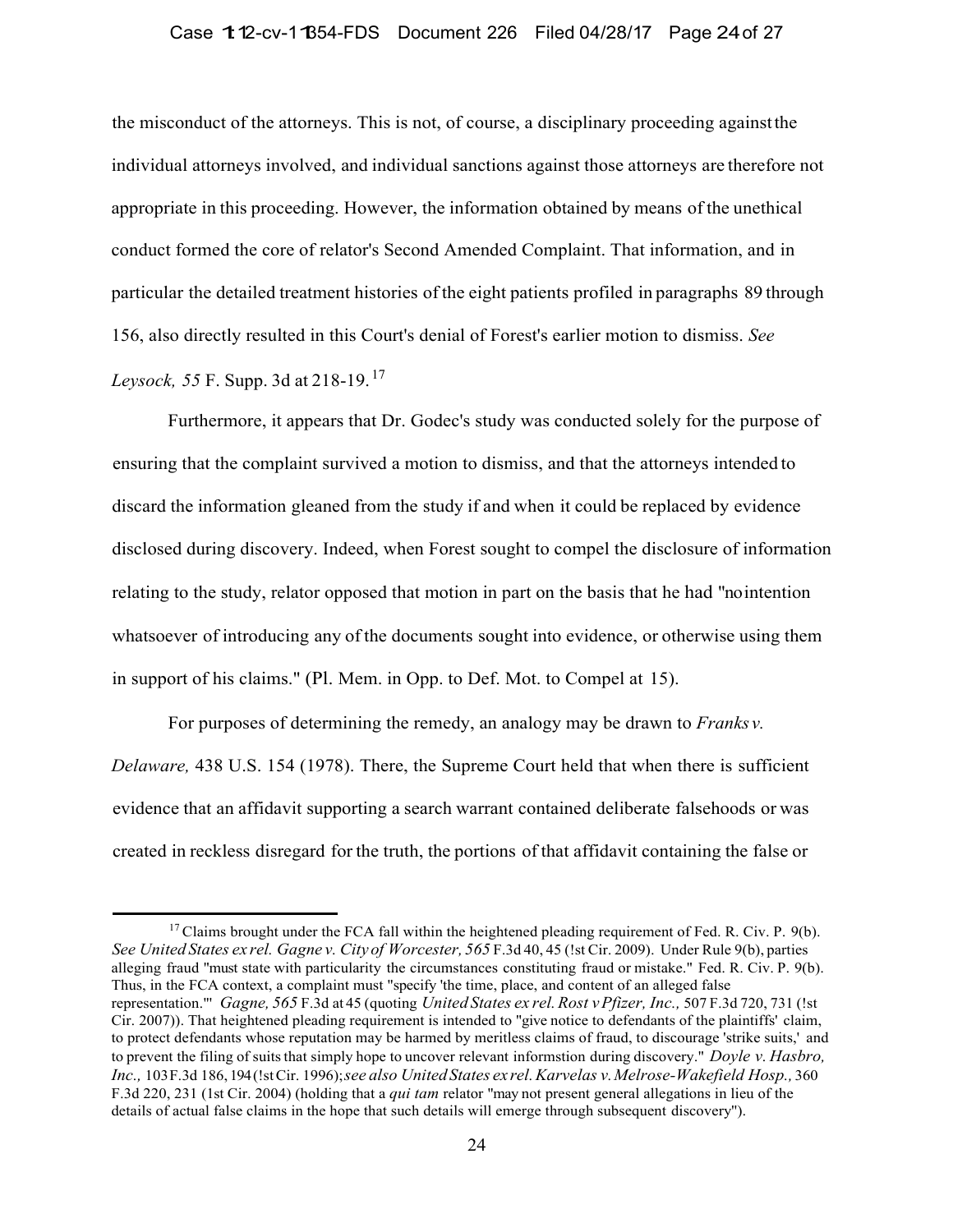## Case 1:12-cv-11354-FDS Document 226 Filed 04/28/17 Page 25 of 27

reckless statements should be set aside. *Id.* at 171-72. If,however, ''there remains sufficient content in the warrant affidavit to support a finding of probable cause," then no hearing is required and the warrant and all information gathered from the resulting search will stand. *Id.* at 172. Inother words, if probable cause for the search warrant would have existed even without the false or reckless statements, then those statements were, for all practical purposes, irrelevant.

Such an approach is within the court's power to impose. A federal court has certain implied powers '"governed not by rule or statute but by the control necessarily vested in courts to manage their own affairs so as to achieve the orderly and expeditious disposition of cases."' *Chambers v. NASCO, Inc.,* 501 U.S. 32, 43 (1991)(quoting Link v. *Wabash R. Co.,* 370 U.S. 66, 630-31 (1962)); *see also United States v. Kouri-Perez,* 187 F.3d 1, 7 (1st Cir. 1999) (recognizing that courts are imbued with inherent powers in performing case management function). Pursuant to that power, courts may, for example, discipline attorneys who appear before it or dismiss cases in their entirety as a sanction for conduct that abuses the judicial process. *Chambers,* 501 U.S. at 44-45. However, courts' "inherent powers must be exercised with restraint and discretion." *Id.* at 44. Courts should normally deploy "the least extreme sanction reasonably calculated to achieve the appropriate punitive and deterrent purposes." *Kouri-Perez,* 187 F.3d at 8.

To be sure, whatever sanction is imposed must be sufficient to prohibit the use of evidence obtained unethically and deter others from engaging in such behavior in the future. However, that consideration must also be balanced against the purposes of the FCA and broader interests in pursuing valid allegations of false claims against the government.

That balance can be best achieved by applying a *Franks-type* remedy: that is, by removing from the complaint all information derived by means of the unethical investigation. If what remains is sufficient to pass muster under Rule 9(b), then the case may proceed. However,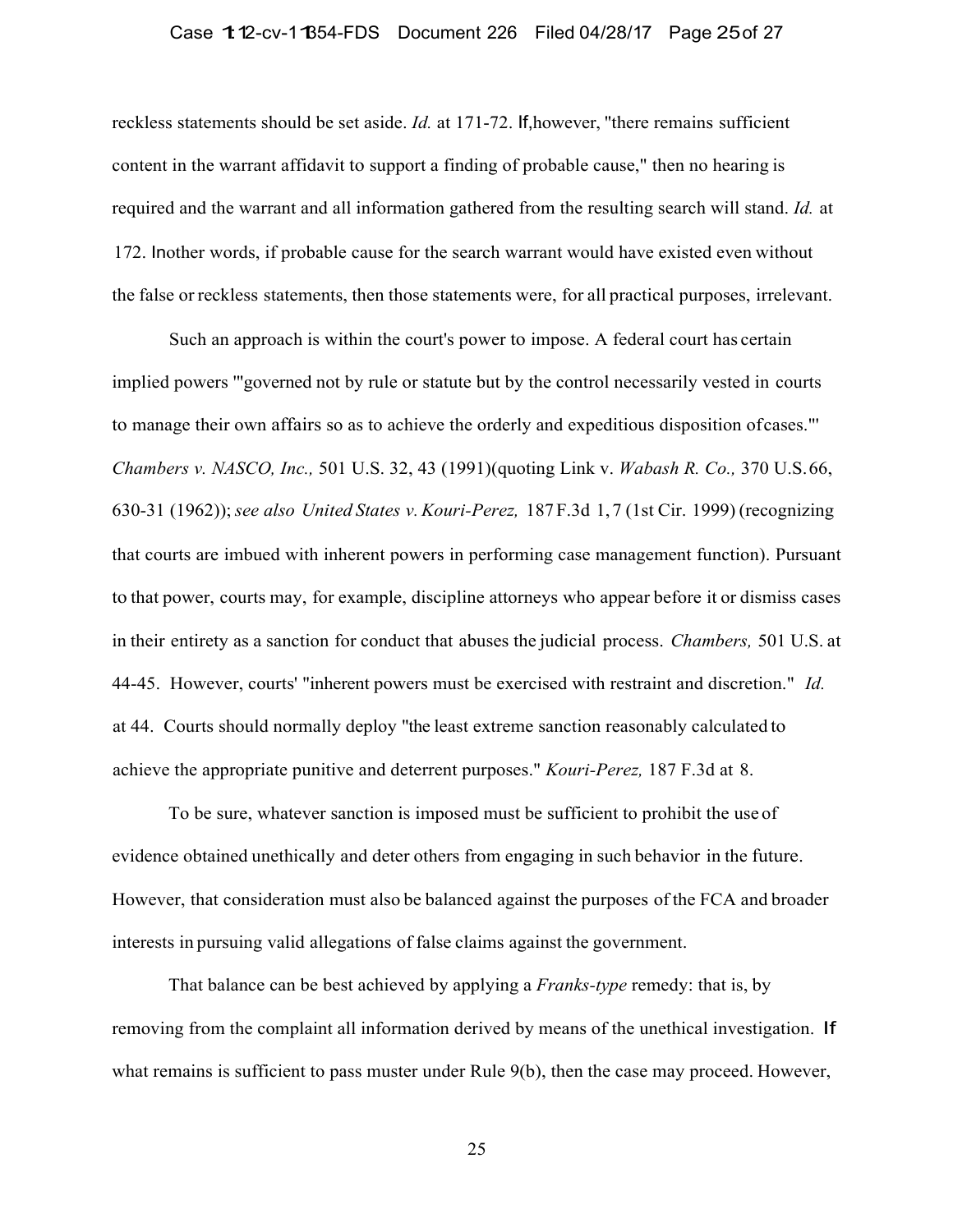if what remains is insufficient—if, in other words, the case survived the motion to dismiss only if what remains is insufficient—if, in other words, the case survived the motion to<br>because of the improperly obtained information—then the case will be dismissed.

Here, what survives after removing the improperly obtained information is clearly insufficient for the complaint to survive under Rule 9(b). Inorder to satisfy Rule 9(b) in the FCA context, the First Circuit has stated that:

[A] relator must provide details that identify particular false claims for payment that were submitted to the government. Ina case such as this, details concerning the dates of the claims, the content of the forms or bills submitted, their identification numbers, the amount of money charged to the government, the particular goods or services for which the government was billed, the individuals involved in the billing, and the length of time between the alleged fraudulent practices and the submission of claims based on those practices are they types of information that may help a relator to state his or her claims with particularity. These details do not constitute a checklist of mandatory requirements that must be satisfied by each allegation included in a complaint. However, . . . we believe that some of this information for at least some of the claims must be pleaded in order to satisfy Rule 9(b).

*United States ex rel. Ge v. Takeda Phann. Co.,* 737 F.3d 116, 123 (1st Cir. 2013) (quoting

*Karvelas,* 360 F.3d at 232-33) (alterations original) (internal quotation marks omitted). However, in a *qui tam* action "in which the defendant is alleged to have induced third parties to file false claims with the government, a relator can satisfy this requirement by 'providing factual or statistical evidence to strengthen the inference of fraud beyond possibility without necessarily providing details as to each false claim."' *Id.* at 123-24 (quoting *United States ex rel. Duxbury v. Ortho Biotech Prods., L.P.,* 579 F.3d 13, 29 (1st Cir. 2009)).

The modified Second Amended Complaint includes detailed allegations that Forest sales representatives marketed Namenda to treat mild Alzheimer's disease. (Compl. ffl[ 41-85). However, the only allegations that prescriptions for patients with mild Alzheimer's were billed to Medicare were derived from Dr. Godec's study. For example, the complaint alleged in great detail eight Medicare patients who were prescribed Namenda for mild Alzheimer's in reliance on